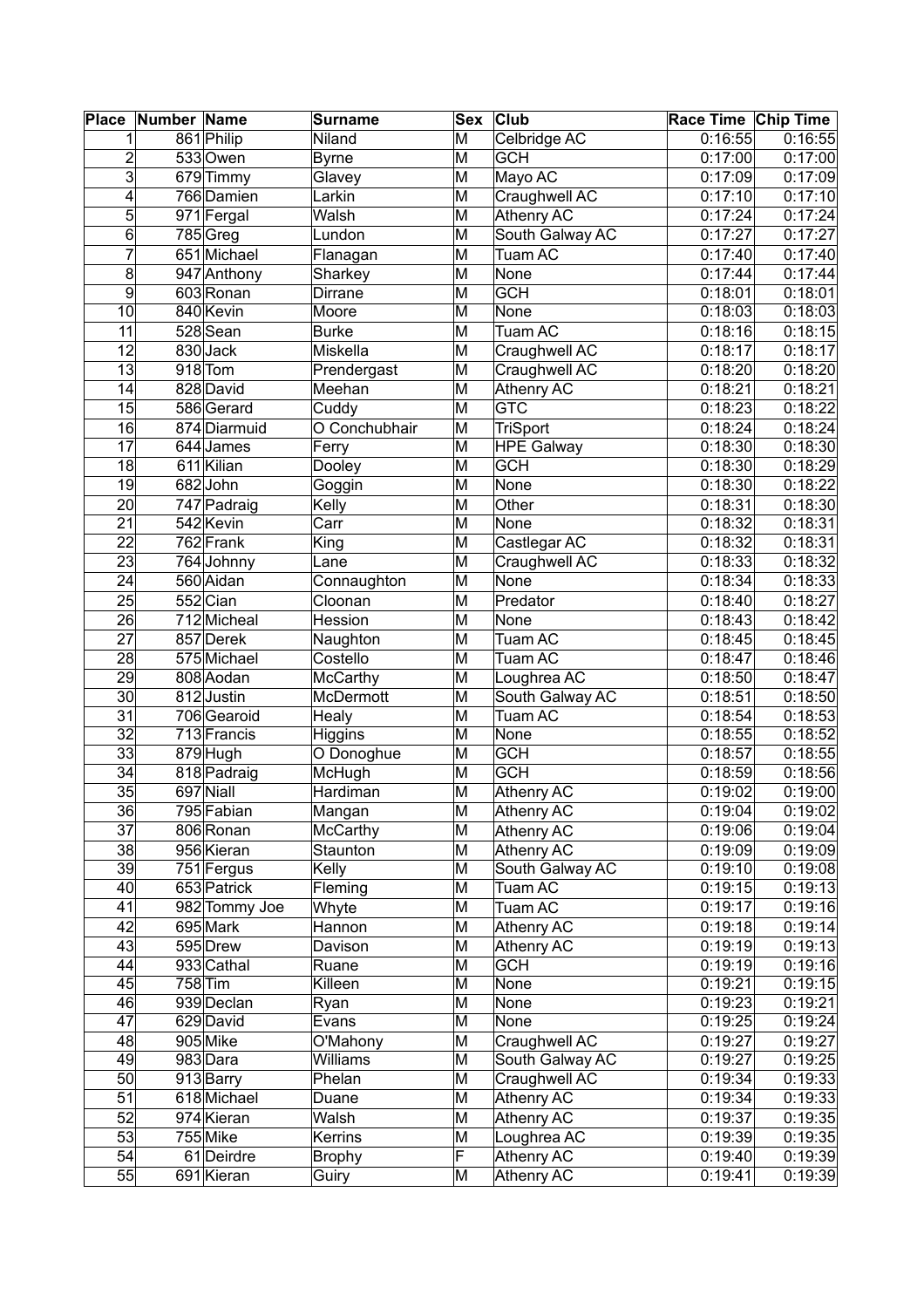| 56              | 837 Brendan  | Monaghan        | M                       | <b>Tuam AC</b>    | 0:19:42 | 0:19:41 |
|-----------------|--------------|-----------------|-------------------------|-------------------|---------|---------|
| $\overline{57}$ | 819Morgan    | McHugh          | M                       | <b>GTC</b>        | 0:19:42 | 0:19:42 |
| 58              | 816 Martin   | McGrath         | M                       | None              | 0:19:47 | 0:19:43 |
| 59              | 668 Brendan  | Galvin          | M                       | <b>Athenry AC</b> | 0:19:50 | 0:19:47 |
| 60              | 570 Declan   | Cormican        | M                       | None              | 0:19:52 | 0:19:50 |
| 61              | 750 Lawrence | Kelly           | M                       | <b>GCH</b>        | 0:19:55 | 0:19:54 |
| 62              | 981 Bryan    | Weafer          | M                       | <b>GCH</b>        | 0:19:56 | 0:19:54 |
| 63              | 597 Chris    | Deakin          | M                       | <b>Athenry AC</b> | 0:20:04 | 0:19:26 |
| 64              | 856 Jason    | Naughton        | M                       | Tuam AC           | 0:20:05 | 0:20:04 |
| 65              | 717 Keith    | Holland         | M                       | <b>HPE Galway</b> | 0:20:06 | 0:19:58 |
| 66              | 855 Sean     | Naughton        | M                       | Maree AC          | 0:20:09 | 0:20:02 |
| 67              | 492 Caroline | Whiriskey       | F                       | Loughrea AC       | 0:20:11 | 0:20:09 |
| 68              | 932 Brendan  | Ruane           | M                       | None              | 0:20:12 | 0:20:03 |
| 69              |              |                 | M                       | Maree AC          |         | 0:20:11 |
|                 | 930 Philip   | Roxby           |                         |                   | 0:20:21 |         |
| 70              | 637 Murt     | Fallon          | M<br>F                  | Tuam AC           | 0:20:25 | 0:20:22 |
| $\overline{71}$ | 136 Martina  | Dempsey         |                         | None              | 0:20:26 | 0:20:14 |
| 72              | 945 Colm     | Scully          | M                       | Castlegar AC      | 0:20:28 | 0:20:27 |
| $\overline{73}$ | 625 David    | Dunne           | M                       | Athenry AC        | 0:20:29 | 0:20:25 |
| $\overline{74}$ | 888 David    | O'Brien         | $\overline{\mathsf{M}}$ | None              | 0:20:30 | 0:20:24 |
| 75              | 903 Martin   | O'Hara          | M                       | Athenry AC        | 0:20:32 | 0:20:29 |
| 76              | $962$ Ray    | Treacy          | M                       | Athenry AC        | 0:20:35 | 0:20:31 |
| $\overline{77}$ | 605 Paul     | Doherty         | M                       | None              | 0:20:38 | 0:20:34 |
| 78              | 813 Brian    | McDonagh        | M                       | East Galway AC    | 0:20:39 | 0:20:37 |
| 79              | 968 Michael  | Walsh           | M                       | Craughwell AC     | 0:20:43 | 0:20:40 |
| 80              | 842 Mark     | Moran           | M                       | None              | 0:20:45 | 0:20:39 |
| 81              | 798 Vincent  | Martyn          | M                       | <b>HPE Galway</b> | 0:20:45 | 0:20:38 |
| 82              | 628 Gary     | Elbert          | M                       | None              | 0:20:46 | 0:20:41 |
| 83              | 972 Michael  | Walsh           | M                       | None              | 0:20:46 | 0:20:40 |
| 84              | 48 Marie     | <b>Boyle</b>    | F                       | <b>GCH</b>        | 0:20:46 | 0:20:45 |
| 85              | 769 Adam     | Leadbetter      | M                       | Athenry AC        | 0:20:47 | 0:20:09 |
| 86              | 859 Tony     | Nevin           | M                       | Craughwell AC     | 0:20:48 | 0:20:45 |
| 87              | 548 Joseph   | Clancy          | M                       | Loughrea AC       | 0:20:48 | 0:20:44 |
| 88              | 896 Kenneth  | O'Dea           | M                       | <b>Athenry AC</b> | 0:20:49 | 0:20:44 |
| 89              | 558 Kevin    | Connaughton     | M                       | None              | 0:20:50 | 0:20:45 |
| 90              | 677 Alan     | Gillespie       | M                       | Maree AC          | 0:20:51 | 0:20:38 |
| $\overline{91}$ | 389 Joanne   | O Boyle         | F                       | <b>GCH</b>        | 0:20:54 | 0:20:51 |
| $\overline{92}$ | 517 Diarmuid | Brandon         | $\overline{\mathsf{M}}$ | None              | 0:20:54 | 0:20:48 |
| 93              | 673 William  | Geraghty        | M                       | None              | 0:20:54 | 0:20:45 |
| 94              | 727 Paul     | <b>Hynes</b>    | M                       | Tuam AC           | 0:20:54 | 0:20:51 |
| 95              | 498 Julianne | <b>Woodcock</b> | F                       | None              | 0:20:54 | 0:20:49 |
| 96              | 515 Daragh   | Sharkey         | M                       | None              | 0:20:55 | 0:20:44 |
| 97              | 770 Donal    | Leahy           | M                       | Athenry AC        | 0:20:55 | 0:20:55 |
| 98              | 128 Nessa    | de Burca        | F                       | <b>GCH</b>        | 0:20:56 | 0:20:46 |
| 99              | $571$ Joe    | Cormican        | M                       | None              | 0:20:57 | 0:20:41 |
| 100             | 792 Declan   | Mahon           | M                       | Predator          | 0:20:57 | 0:20:49 |
| 101             | 328 Toni     | <b>McCarthy</b> | F                       | Loughrea AC       | 0:20:58 | 0:20:47 |
| 102             | 576 Terry    | Costello        | M                       | None              | 0:20:59 | 0:20:49 |
| 103             | 821 Aidan    | McIntyre        | M                       | None              | 0:21:00 | 0:20:52 |
| 104             | 601 Aidan    | <b>Dillon</b>   | M                       | <b>HPE Galway</b> | 0:21:00 | 0:20:53 |
| 105             | 894 lan      | O'Connor        | M                       | None              | 0:21:03 | 0:20:56 |
| 106             | 866 Damien   | Noonan          | M                       | None              | 0:21:04 | 0:20:59 |
| 107             | 705 Michael  | Healy           | M                       | <b>CRH</b>        | 0:21:04 | 0:21:01 |
| 108             | 501 Andrew   | Ainley          | M                       | None              |         |         |
|                 |              |                 |                         | <b>GCH</b>        | 0:21:07 | 0:20:56 |
| 109             | 892 Cormac   | O'Connor        | M<br>F                  |                   | 0:21:09 | 0:21:05 |
| 110             | 137 Deirdre  | Devane          |                         | Craughwell AC     | 0:21:10 | 0:21:10 |
| 111             | 646 Adrian   | Fitzmaurice     | M                       | Athenry AC        | 0:21:10 | 0:21:06 |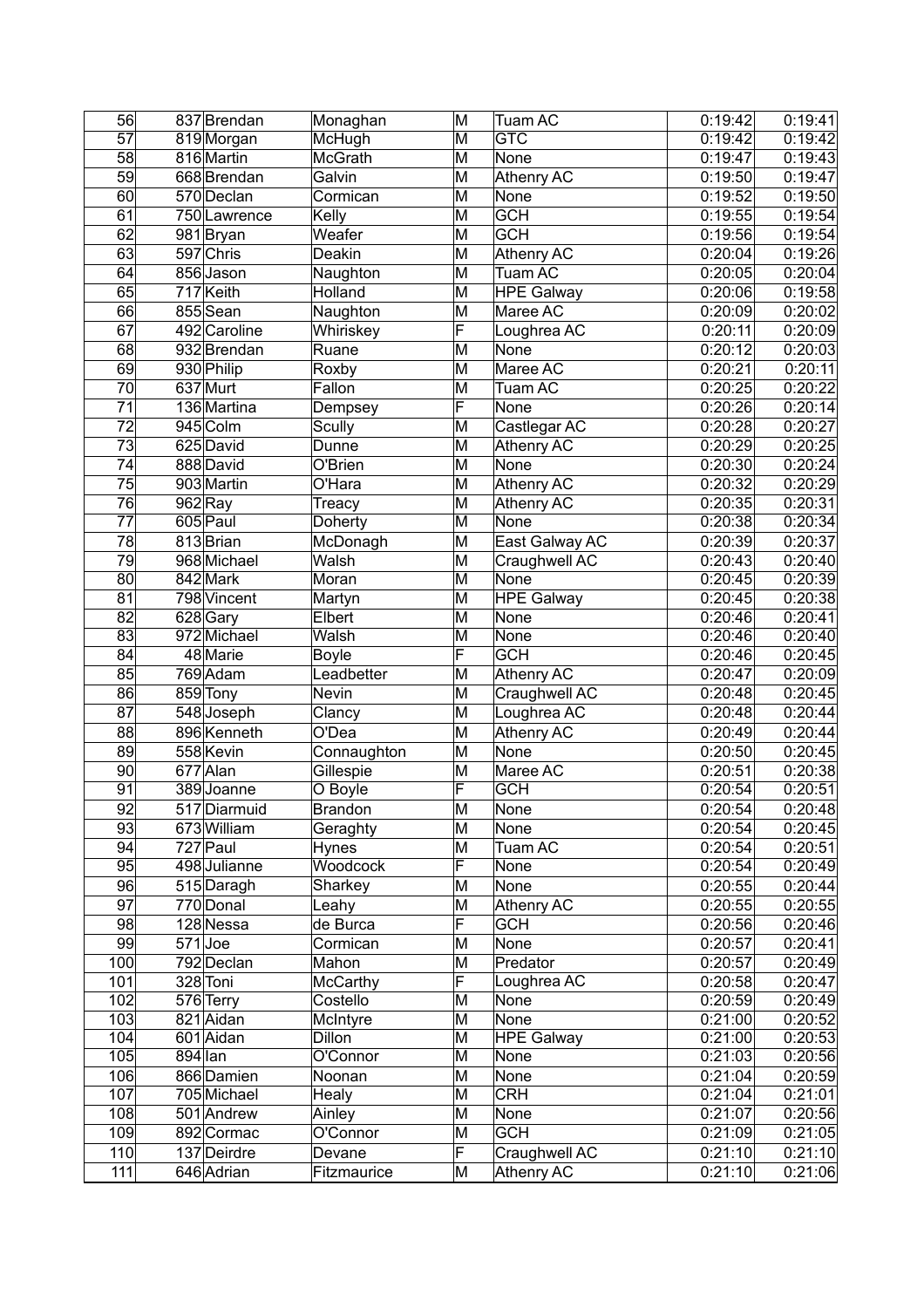| 112              | 994 Daithi    | Rafferty       | M                       | Loughrea AC           | 0:21:11            | 0:21:00 |
|------------------|---------------|----------------|-------------------------|-----------------------|--------------------|---------|
| 113              | 372 Marie     | <b>Nestor</b>  | $\overline{\mathsf{F}}$ | <b>Athenry AC</b>     | 0:21:12            | 0:21:12 |
| 114              | 865 Liam      | Nolan          | M                       | South Galway AC       | 0:21:12            | 0:21:10 |
| 115              | 355 Caroline  | Moore          | F                       | Athenry AC            | 0:21:12            | 0:21:12 |
| 116              | 784 James     | Lundon         | M                       | <b>Athenry AC</b>     | 0:21:15            | 0:21:14 |
| 117              | 999 Robert    | <b>Bradley</b> | M                       | None                  | 0:21:16            | 0:21:05 |
| 118              | 927 Peter     | Reddington     | M                       | Tuam AC               | 0:21:16            | 0:21:02 |
| 119              | 343 Angela    | Mcmanamon      | F                       | Athenry AC            | 0:21:17            | 0:21:17 |
| 120              | 944 Mark      | Scullion       | M                       | <b>GCH</b>            | 0:21:18            | 0:21:12 |
| 121              | 823 Conor     | McMullen       | M                       | None                  | 0:21:21            | 0:21:08 |
| 122              | 684 Tony      | Gray           | M                       | Marathon Club Ireland | 0:21:22            | 0:21:16 |
| $\overline{123}$ | 752 Brendan   | Kelly          | M                       | None                  | 0:21:24            | 0:21:04 |
| 124              | $826$ Pat     | McSweeney      | M                       | South Galway AC       | 0:21:24            | 0:21:10 |
| 125              | 346 Ann marie | <b>Miskell</b> | F                       | Tuam AC               | 0:21:25            | 0:21:23 |
| 126              | 845 Liam      | <b>Mullins</b> | M                       | <b>GCH</b>            | 0:21:27            | 0:21:16 |
| 127              | 60 Sinead     |                | F                       | <b>GCH</b>            | 0:21:28            | 0:21:26 |
|                  |               | <b>Brody</b>   |                         |                       |                    |         |
| 128              | 799 Laurik    | Mathieu        | M<br>F                  | None                  | 0:21:29            | 0:21:24 |
| 129              | 190 Sinead    | Foran          |                         | Athenry AC            | 0:21:29            | 0:21:26 |
| 130              | 427 Linda     | Porter         | F                       | Craughwell AC         | 0:21:30            | 0:21:24 |
| 131              | 889 Damien    | O'Brien        | M                       | Castlegar AC          | 0:21:30            | 0:21:23 |
| 132              | 952 Stephen   | Douglas        | M                       | None                  | 0:21:31            | 0:21:24 |
| 133              | 978 Brendan   | Ward           | M                       | None                  | 0:21:31            | 0:21:22 |
| 134              | 733 Tomasz    | Kadzielawski   | M                       | Athenry AC            | 0:21:33            | 0:21:23 |
| 135              | 957 David     | Stephens       | M                       | <b>Trilakes</b>       | 0:21:33            | 0:21:26 |
| 136              | 848 Fiachra   | Murphy         | M                       | None                  | 0:21:34            | 0:21:30 |
| 137              | $291$ Orla    | Kilraine       | F                       | Loughrea AC           | 0:21:34            | 0:21:23 |
| 138              | 801 Micahel   | Mc Mahon       | M                       | Marathon Club Ireland | 0:21:35            | 0:21:28 |
| 139              | 504 Paul      | Batty          | M                       | <b>Trilakes</b>       | 0:21:36            | 0:21:14 |
| 140              | 227 Siobhan   | Guinan         | F                       | Athenry AC            | 0:21:36            | 0:21:32 |
| 141              | 694 Paul      | Hanniffy       | M                       | <b>CRH</b>            | 0:21:36            | 0:21:18 |
| 142              | 721 Ciaran    | Horan          | M                       | Castlegar AC          | 0:21:38            | 0:21:24 |
| 143              | 458 Grace     | Shalloo        | F                       | <b>Ennis Track</b>    | 0:21:38            | 0:21:35 |
| 144              | 663 Stephen   | Foy            | M                       | None                  | 0:21:40            | 0:21:30 |
| 145              | 614 Noel      | Downes         | M                       | None                  | 0:21:41            | 0:21:20 |
| 146              | 872 Eoghan    | O Ceallaigh    | M                       | None                  | 0:21:41            | 0:21:34 |
| 147              | 544 Stephen   | Carty          | M                       | Craughwell AC         | 0:21:42            | 0:21:36 |
| 148              | 924 Padraig   | Quirke         | $\overline{\mathsf{M}}$ | None                  | 0:21:43            | 0:21:04 |
| 149              | 511 Gillian   | Bogan          | F                       | <b>GCH</b>            | 0:21:44            | 0:21:40 |
| 150              | 599 William   | Dervan         | M                       | None                  | 0:21:45            | 0:21:33 |
| 151              | 403 Emer      | O'Connell      | $\overline{\mathsf{F}}$ | Corrib AC             | 0:21:46            | 0:21:46 |
| 152              | 580 Shane     | Crisham        | M                       | Tuam AC               | 0:21:46            | 0:21:39 |
| 153              | 707 David     | Heaney         | M                       | None                  | 0:21:50            | 0:21:45 |
| 154              | 797 Ronan     | Mannion        | M                       | Maree AC              | 0:21:53            | 0:21:43 |
| 155              | 362 Michelle  | Murphy         | F                       | <b>None</b>           | 0:21:54            | 0:21:50 |
| 156              | 545 Tony      | Casserly       | M                       | Castlegar AC          | 0:22:00            | 0:21:53 |
| 157              | 960 Andrew    | Talbot         | M                       | <b>CRH</b>            | 0:22:01            | 0:21:59 |
| 158              | 880 Reamonn   | O Flatharta    | M                       | None                  | 0:22:04            | 0:21:56 |
| 159              |               |                | M                       |                       | 0:22:05            | 0:21:57 |
|                  | 839 Patrick   | Monahan        |                         | None                  |                    |         |
| 160<br>161       | 868 David     | Noone          | M<br>M                  | Athenry AC            | 0:22:07<br>0:22:08 | 0:21:25 |
| 162              | 935 Tomas     | Ryan           | M                       | None                  | 0:22:09            | 0:21:48 |
|                  | 841 David     | Moran          | F                       | None                  |                    | 0:21:47 |
| 163              | 110 Collette  | Gill           |                         | None                  | 0:22:09            | 0:21:52 |
| 164              | 245 Anne      | Mulkeen        | F                       | Tuam AC               | 0:22:10            | 0:22:03 |
| 165              | 907 Shane     | O'Meara        | M                       | None                  | 0:22:10            | 0:21:58 |
| 166              | 185 Joanne    | Flanagan       | F                       | Gotri                 | 0:22:12            | 0:21:59 |
| 167              | 578 Joseph    | Coyle          | M                       | Craughwell AC         | 0:22:12            | 0:22:07 |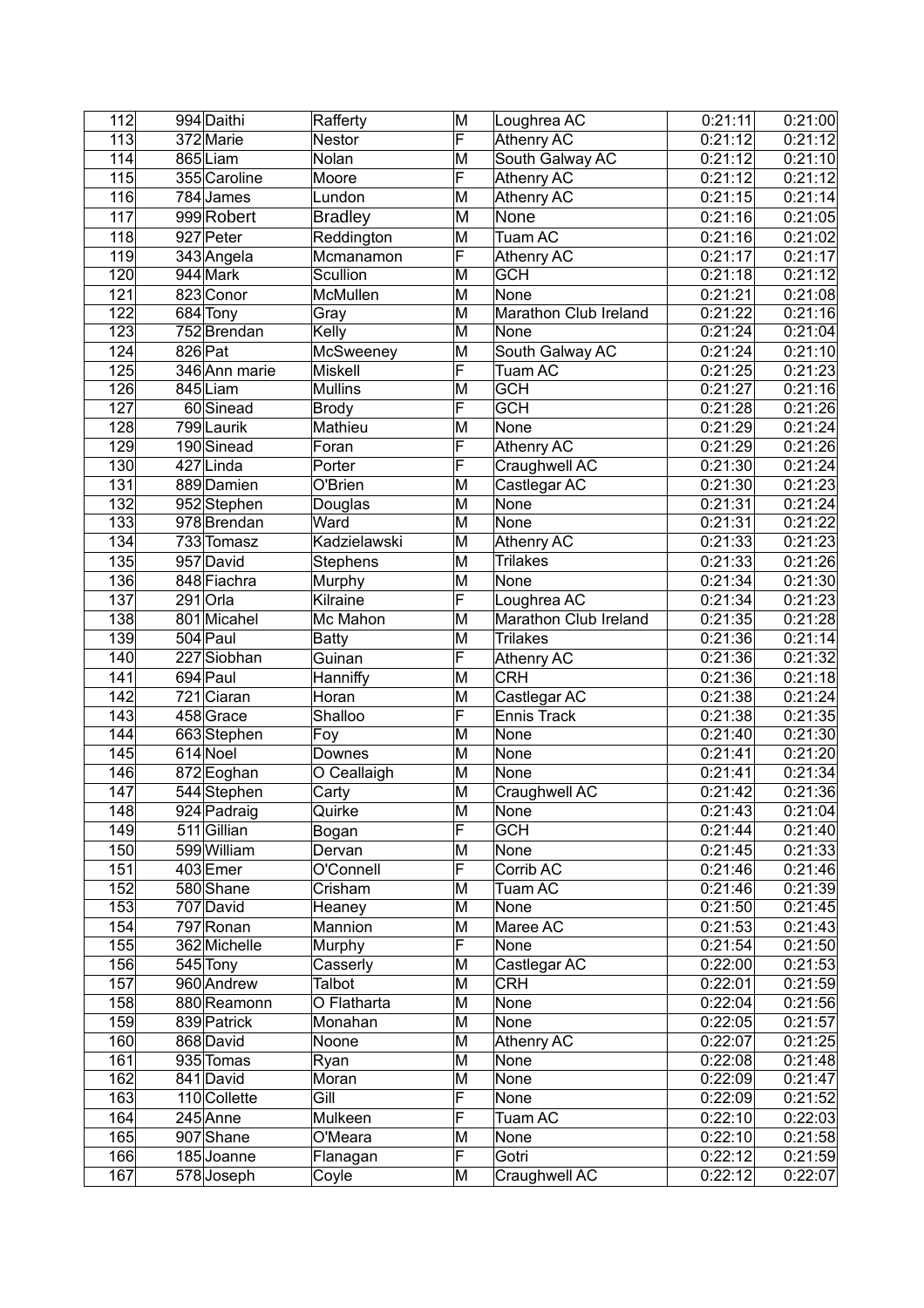| 168               |          | 809 Robert   | McConkey        | M                       | None                  | 0:22:12 | 0:21:52            |
|-------------------|----------|--------------|-----------------|-------------------------|-----------------------|---------|--------------------|
| 169               |          | 923Dave      | Quinn           | M                       | Loughrea AC           | 0:22:13 | 0:21:59            |
| 170               |          | 917 Frank    | Power           | M                       | South Galway AC       | 0:22:14 | 0:22:06            |
| 171               |          | 683 Noel     | Gorman          | M                       | Craughwell AC         | 0:22:15 | 0:22:11            |
| 172               |          | 649 Patrick  | Flaherty        | M                       | <b>HPE Galway</b>     | 0:22:16 | 0:22:09            |
| 173               |          | 581 Alan     | Cronin          | M                       | None                  | 0:22:18 | 0:22:06            |
| 174               | $922$ JP |              | Quinn           | $\overline{\mathsf{M}}$ | Other                 | 0:22:20 | 0:22:01            |
| 175               |          | 899 Brian    | O'Donnell       | M                       | <b>Athenry AC</b>     | 0:22:20 | 0:22:15            |
| 176               |          | 787 Francis  | Madden          | $\overline{\mathsf{M}}$ | None                  | 0:22:20 | 0:22:17            |
| 177               |          | 990 Francis  | Finucane        | M                       | None                  | 0:22:21 | 0:22:10            |
| 178               |          | 853 Wojciech | Musial          | M                       | Marathon Club Ireland | 0:22:21 | 0:22:11            |
| 179               |          | 561 Shane    | Conneely        | M                       | None                  | 0:22:22 | 0:22:17            |
| 180               |          | 564 John     | Connolly        | M                       | None                  | 0:22:22 | 0:22:16            |
| 181               |          | 835 Brian    | Moloney         | M                       | South Galway AC       | 0:22:24 | 0:22:14            |
| 182               |          | 650 Tomas    |                 | M                       | None                  | 0:22:25 | 0:22:11            |
|                   |          |              | Flanagan        |                         |                       |         |                    |
| 183               |          | 90Jean       | Coleman         | F                       | Tuam AC               | 0:22:25 | 0:22:18            |
| 184               |          | 615 Aidan    | Doyle           | M                       | <b>Tuam AC</b>        | 0:22:26 | 0:22:12            |
| 185               |          | 980 Mirko    | Warnke          | M                       | Marathon Club Ireland | 0:22:27 | 0:22:14            |
| 186               |          | 954 Steve    | <b>Spittles</b> | M                       | None                  | 0:22:29 | 0:22:14            |
| 187               |          | 537 Paul     | Canavan         | M                       | None                  | 0:22:31 | 0:22:14            |
| 188               |          | 882 Kenneth  | O' Hara         | M                       | <b>Athenry AC</b>     | 0:22:32 | 0:22:28            |
| 189               |          | 584 Patrick  | Crowley         | M                       | None                  | 0:22:35 | 0:22:25            |
| 190               |          | 820 Gabriel  | McHugh          | M                       | None                  | 0:22:36 | 0:22:03            |
| 191               |          | 687 Paul     | Greaney         | M                       | None                  | 0:22:37 | 0:22:15            |
| 192               |          | 710 Paul     | Hehir           | M                       | <b>GCH</b>            | 0:22:38 | 0:22:34            |
| 193               |          | 665 Brian    | Gallagher       | M                       | None                  | 0:22:38 | 0:22:31            |
| 194               |          | 502 Paul     | Anglim          | M                       | None                  | 0:22:38 | 0:22:24            |
| 195               |          | 886 Alan     | O'Brien         | M                       | Athenry AC            | 0:22:39 | 0:22:27            |
| 196               |          | 610 Fergus   | Donnellan       | M                       | <b>HPE Galway</b>     | 0:22:40 | 0:22:34            |
| 197               |          | 920John      | Quinlivan       | M                       | Maree AC              | 0:22:41 | 0:22:18            |
| 198               |          | 937 Declan   | Ryan            | M                       | None                  | 0:22:44 | 0:22:32            |
| 199               |          | 884 Tomas    | O Neachtain     | M                       | None                  | 0:22:46 | 0:22:37            |
| 200               |          | 688 Russell  | Greaney         | M                       | None                  | 0:22:46 | 0:22:33            |
| 201               |          | 993John      | Fahy            | M                       | Tuam AC               | 0:22:47 | 0:22:37            |
| 202               |          | 565 John     | Connolly        | M                       | None                  | 0:22:48 | 0:22:29            |
| 203               |          | 669Shane     | Galvin          | M                       |                       | 0:22:49 | 0:22:49            |
| 204               |          | 763 Michael  | Laffey          | $\overline{\mathsf{M}}$ | None                  | 0:22:49 | 0:22:30            |
| 205               |          | 749 Derek    | Kelly           | M                       | None                  | 0:22:50 | 0:22:38            |
| 206               |          | 379 Sharon   | Ni Loideain     | F                       | None                  | 0:22:51 |                    |
| 207               |          | 619 Kevin    | Duffy           | M                       | Castlegar AC          | 0:22:51 | 0:22:31<br>0:22:42 |
|                   |          |              |                 | M                       |                       |         |                    |
| 208               |          | 631 Gordon   | Fahy            |                         | None                  | 0:22:52 | 0:22:31            |
| 209               |          | 958 Paul     | <b>Stephens</b> | M                       | <b>HPE Galway</b>     | 0:22:54 | 0:22:42            |
| 210               |          | 191 Sandra   | Fortune         | F                       | None                  | 0:22:54 | 0:22:42            |
| 211               |          | 660 Martin   | Fortune         | M                       | None                  | 0:22:54 | 0:22:42            |
| 212               |          | 714 John Joe | Higgins         | M                       | Corofin AC            | 0:22:55 | 0:22:35            |
| 213               |          | 549 Aaron    | Clarke          | M                       | None                  | 0:22:55 | 0:22:41            |
| 214               |          | 387 Maeve    | Noone           | F                       | <b>Athenry AC</b>     | 0:22:56 | 0:22:19            |
| 215               |          | 53 Eimear    | Bray            | F                       | Corofin AC            | 0:22:58 | 0:22:48            |
| $\overline{2}$ 16 |          | 96 Caroline  | Concannon       | F                       | Athenry AC            | 0:22:59 | 0:22:34            |
| 217               |          | 202 Noelle   | Gannon          | F                       | Tuam AC               | 0:23:00 | 0:22:50            |
| 218               |          | $547$ Jose   | Cazalilla       | M                       | None                  | 0:23:02 | 0:22:51            |
| 219               |          | $657$ Tim    | Folan           | M                       | <b>GCH</b>            | 0:23:03 | 0:22:58            |
| 220               |          | $132$ Rena   | Deely           | F                       | Craughwell AC         | 0:23:06 | 0:22:59            |
| 221               |          | 741 Cormac   | Kearney         | M                       | Mayo AC               | 0:23:06 | 0:22:19            |
| 222               |          | $791$ Jim    | Maher           | M                       | <b>HPE Galway</b>     | 0:23:09 | 0:23:09            |
| 223               |          | 794 Tomas    | Mangan          | M                       | Athenry AC            | 0:23:12 | 0:22:55            |
|                   |          |              |                 |                         |                       |         |                    |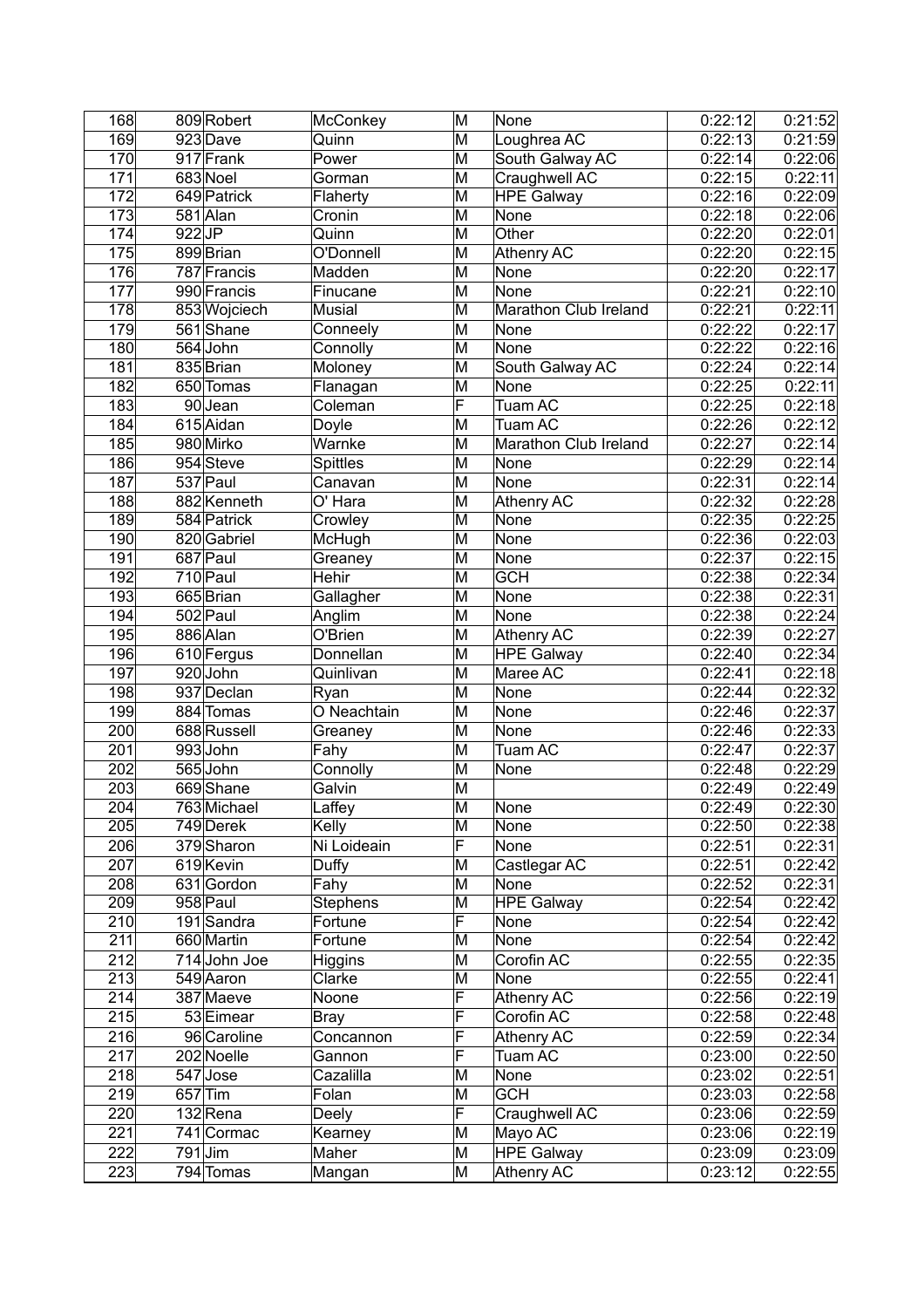| 224              | 955 Michael   | Stapleton           | M                       | Loughrea AC       | 0:23:13            | 0:22:29            |
|------------------|---------------|---------------------|-------------------------|-------------------|--------------------|--------------------|
| 225              | 58 David      | <b>Broderick</b>    | $\overline{\mathsf{M}}$ | None              | 0:23:15            | 0:23:07            |
| 226              | 973 Wally     | Walsh               | M                       | None              | 0:23:15            | 0:22:54            |
| 227              | 596 James     | De Nash             | M                       | <b>GCH</b>        | 0:23:16            | 0:22:58            |
| 228              | 836 Gearoid   | Moloney             | M                       | Maree AC          | 0:23:18            | 0:22:50            |
| 229              | 738 Michael   | Keane               | M                       | Maree AC          | 0:23:19            | 0:22:49            |
| 230              | 622 Noel      | Duggan              | M                       | None              | 0:23:19            | 0:23:07            |
| $\overline{231}$ | 976 Sean      | Ward                | M                       | None              | 0:23:21            | 0:23:05            |
| 232              | 949 Paddy     | Small               | M                       | None              | 0:23:21            | 0:23:12            |
| 233              | 612 Michael   | Doona               | M                       | None              | 0:23:22            | 0:23:09            |
| 234              | 796 Thomas    | Mannion             | M                       | Tuam AC           | 0:23:22            | 0:23:19            |
| 235              | 698 David     | Hardiman            | M                       | None              | 0:23:22            | 0:22:55            |
| 236              | 234 Deirdre   | Hardiman            | F                       | None              | 0:23:23            | 0:22:56            |
| 237              | 928 Trevor    | Rowland             | M                       | <b>GTC</b>        | 0:23:23            | 0:23:10            |
| 238              | 825 Ronan     | <b>McNulty</b>      | M                       | Castlegar AC      | 0:23:26            | 0:23:02            |
| 239              | $756$ Tom     | Kilgarriff          | M                       | <b>CRH</b>        | 0:23:29            | 0:23:21            |
| 240              | 696 Stephen   | Hanrahan            | M                       | Loughrea AC       | 0:23:29            | 0:23:03            |
| 241              | 946 Fintan    | Shannon             | M                       | None              | 0:23:29            | 0:23:05            |
| 242              | 602 Sean      | Dinneen             | M                       | <b>GCH</b>        | 0:23:31            | 0:22:59            |
| 243              | 536 Mark      | Campbell            | M                       | Craughwell AC     | 0:23:31            | 0:23:17            |
| 244              | 757 Tony      | Killarney           | M                       | <b>Athenry AC</b> | 0:23:32            | 0:22:46            |
| 245              | 272 Eimear    | Keary               | F                       | None              | 0:23:34            | 0:22:55            |
| 246              | 508 Des       | Beirne              | M                       | None              | 0:23:36            | 0:23:26            |
| 247              | 926 George    | Rahmani             | M                       | <b>GTC</b>        | 0:23:38            | 0:23:18            |
| 248              | 729 Trevor    | Jennings            | M                       | Castlegar AC      | 0:23:40            | 0:23:32            |
| 249              | 728 Simon     | Iwasaki             | M                       | <b>HPE Galway</b> | 0:23:41            | 0:23:08            |
| 250              | 711 Alphonsus | Heneghan            | M                       | Loughrea AC       | 0:23:44            | 0:23:01            |
| 251              | 117 Yvonne    | Croke               | F                       | Maree AC          | 0:23:45            | 0:23:38            |
| 252              | 606 Gary      | Doherty             | M                       | Athenry AC        | 0:23:45            | 0:23:24            |
| 253              | 562 Dara      | Conneely            | M                       | None              | 0:23:47            | 0:23:27            |
| 254              | 967 Michael   | Walls               | M                       | <b>GCH</b>        | 0:23:48            | 0:23:44            |
| 255              | 722 Keith     | Horan               | M                       | South Galway AC   | 0:23:53            | 0:23:40            |
| 256              | 569 Colm      | Coreless            | M                       | South Galway AC   | 0:23:54            | 0:23:04            |
| 257              | 71 Eimear     | <b>Butler</b>       | F                       | None              | 0:23:57            | 0:23:16            |
| 258              | 635 John      | Fahy                | M                       | <b>Tuam AC</b>    | 0:23:58            | 0:23:55            |
| 259              | 793 Kevin     | Malone              | M                       | None              | 0:24:00            | 0:23:51            |
| 260              | 129 Aideen    | De Paor             | F                       | <b>GCH</b>        | 0:24:02            | 0:23:44            |
| 261              | 864 Kevin     | Nolan               | M                       | Loughrea AC       | 0:24:02            | 0:23:46            |
| 262              | 423 Christie  |                     | F                       | None              |                    |                    |
| 263              | 574 Patrick   | O'Toole<br>Costello | M                       | Predator          | 0:24:04<br>0:24:04 | 0:23:58<br>0:23:56 |
| 264              |               |                     | M                       |                   | 0:24:04            |                    |
|                  | 720 Paul      | Horan               | F                       | <b>GCH</b>        |                    | 0:23:50            |
| 265              | 206 Aideen    | Gilchrist           |                         | Craughwell AC     | 0:24:07            | 0:23:58            |
| 266              | 639 Brian     | Farrell             | M                       | Athenry AC        | 0:24:08            | 0:24:01            |
| 267              | 304 Kasia     | Lewandowska         | F                       | None              | 0:24:08            | 0:24:04            |
| 268              | 258 Amanda    | Horan               | F                       | South Galway AC   | 0:24:10            | 0:23:57            |
| 269              | 833 Tom       | Mitchell            | M                       | Craughwell AC     | 0:24:14            | 0:24:05            |
| 270              | $275$ Orla    | Kelly               | F                       | None              | 0:24:15            | 0:23:37            |
| 271              | 965 Declan    | Varley              | M                       | <b>CRH</b>        | 0:24:18            | 0:24:13            |
| 272              | 732 Kieran    | Joyce               | M                       | None              | 0:24:18            | 0:24:08            |
| 273              | 975 Gerard    | Walsh               | M                       | Athenry AC        | 0:24:18            | 0:23:52            |
| 274              | 634 Noel      | Fahy                | M                       | South Galway AC   | 0:24:19            | 0:24:05            |
| 275              | 45 Mairead    | <b>Blake</b>        | F                       | Athenry AC        | 0:24:20            | 0:23:34            |
| 276              | 444 Mary      | Rohan               | F                       | Athenry AC        | 0:24:20            | 0:23:34            |
| 277              | 592 Niall     | Daly                | M                       | <b>GCH</b>        | 0:24:21            | 0:24:11            |
| 278              | 566 David     | Connolly            | M                       | <b>GCH</b>        | 0:24:23            | 0:24:05            |
| $\overline{279}$ | 551 Gerard    | Clery               | M                       | Predator          | 0:24:23            | 0:23:58            |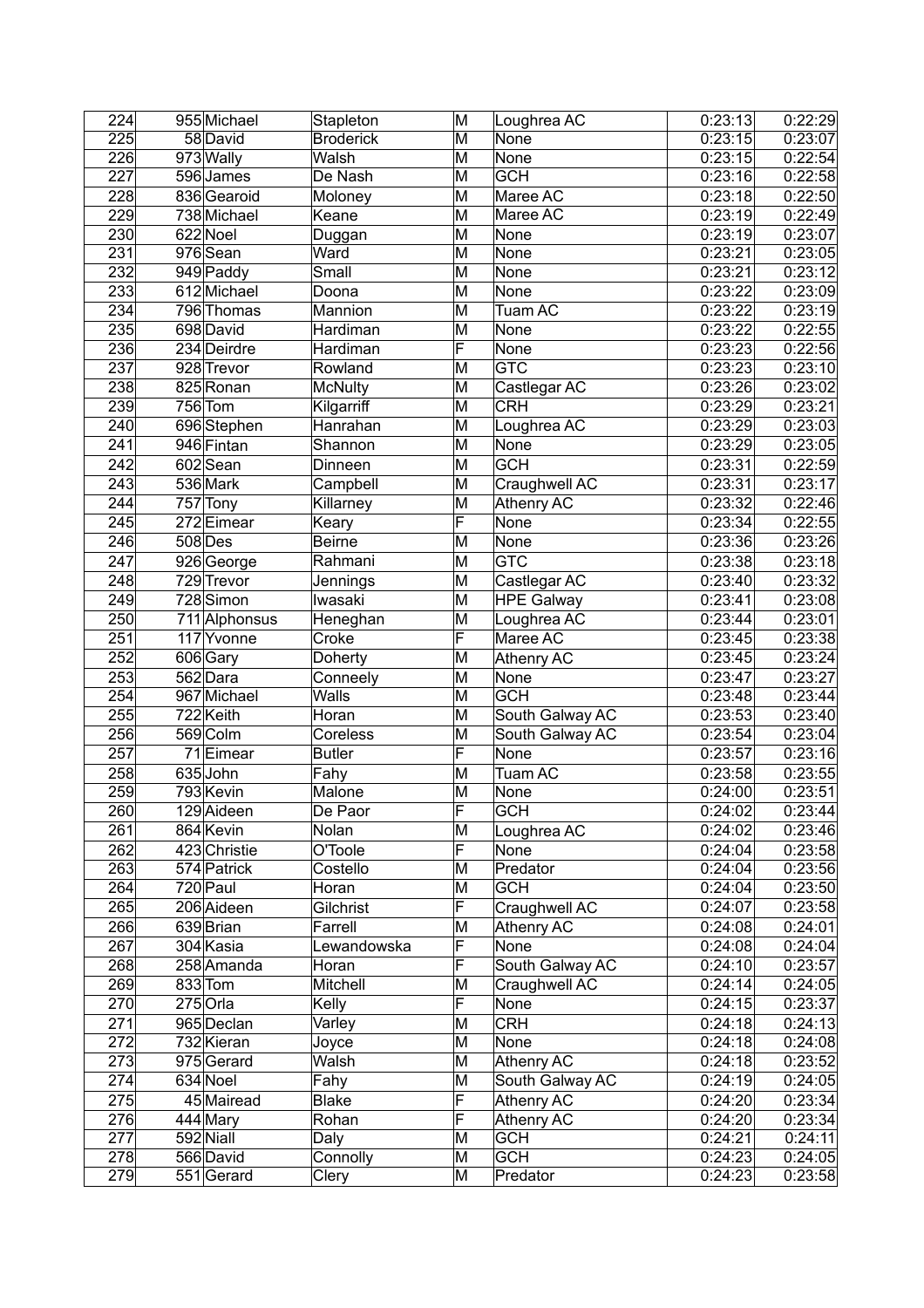| 280               | 83Janet         | Clancy                     | F                       | <b>Athenry AC</b>  | 0:24:23            | 0:23:37            |
|-------------------|-----------------|----------------------------|-------------------------|--------------------|--------------------|--------------------|
| 281               | 893 Robert      | O'Connor                   | $\overline{\mathsf{M}}$ | None               | 0:24:24            | 0:24:18            |
| 282               | 781 Martin      | Lennon                     | M                       | East Galway AC     | 0:24:24            | 0:23:55            |
| 283               | 408 Anita       | O'Dwyer                    | F                       | None               | 0:24:24            | 0:23:38            |
| 284               | 666 Vinny       | Gallagher                  | M                       | None               | 0:24:24            | 0:23:44            |
| 285               | 428 Laura       | Porter                     | F                       | Craughwell AC      | 0:24:25            | 0:24:25            |
| 286               | 876 Eoin        | Ó Conghaile                | M                       | <b>HPE Galway</b>  | 0:24:26            | 0:24:13            |
| 287               | 760 Basil       | King                       | M                       | <b>Athenry AC</b>  | 0:24:28            | 0:23:50            |
| 288               | 925 Peter       | Rabbitte                   | M                       | Tuam AC            | 0:24:29            | 0:24:13            |
| 289               | 870 Robert      | Noone                      | M                       | None               | 0:24:31            | 0:24:04            |
| 290               | 539 Domhnall    | Canney                     | M                       | Tuam AC            | 0:24:32            | 0:23:36            |
| 291               | 600 Kevin       | Devane                     | M                       | <b>Athenry AC</b>  | 0:24:32            | 0:23:52            |
| 292               | 827 Will        | Meaney                     | M                       | None               | 0:24:33            | 0:24:20            |
| 293               | 852John         | Murphy                     | M                       | None               | 0:24:34            | 0:24:18            |
| 294               | 831 Michael     | Mitchell                   | M                       | <b>Athenry AC</b>  | 0:24:34            | 0:24:23            |
| 295               | 348 Clare       | Mitchell                   | F                       | <b>Athenry AC</b>  | 0:24:35            | 0:24:35            |
| 296               | 776 Barry       | Leenane                    | M                       | None               | 0:24:38            | 0:24:19            |
| 297               | 337 Linda       | <b>McGuinness</b>          | F                       | <b>GCH</b>         | 0:24:39            | 0:24:01            |
| 298               | $675$ Tim       | Geraghty                   | M                       | <b>Tuam AC</b>     | 0:24:40            | 0:24:25            |
| 299               | $207$ Siobhan   | Gillane                    | F                       | <b>GCH</b>         | 0:24:40            | 0:24:28            |
| 300               | 959 Christopher | Talbot                     | M                       | None               | 0:24:40            | 0:24:36            |
| $\overline{301}$  | 916Liam         | Power                      | M                       | None               | 0:24:40            | 0:23:47            |
| 302               | 321 Aisling     | Martyn                     | F                       | Maree AC           | 0:24:44            | 0:24:20            |
| $\overline{303}$  | 984 Martin      | <b>Talbot</b>              | M                       | None               | 0:24:45            | 0:24:45            |
| 304               | 345 Maura       | Meenaghan                  | F                       | Tuam AC            | 0:24:45            | 0:24:30            |
| 305               | 442 Sarah       | Reynolds                   | F                       | None               | 0:24:46            | 0:24:39            |
| 306               | 510 Norman      | <b>Black</b>               | M                       | None               | 0:24:47            | 0:24:12            |
| 307               | 910 Eoin        | O'Sullivan                 | M                       | Athenry AC         | 0:24:47            | 0:24:00            |
| 308               | 895 Rory        | O'Connor                   | M                       | <b>Tuam AC</b>     | 0:24:48            | 0:24:31            |
| 309               | 963 Gerry       | Treacy                     | M                       | Craughwell AC      | 0:24:48            | 0:24:20            |
| 310               | 686 Kenneth     |                            | M                       | None               | 0:24:50            | 0:24:27            |
| 311               | 494 Deniece     | Greaney<br>Williams        | F                       | None               |                    | 0:24:23            |
| 312               | 559 Marc        | Connaughton                | M                       | None               | 0:24:51<br>0:24:55 | 0:24:50            |
| 313               | 353 Noreen      |                            | F                       | None               | 0:24:55            | 0:24:45            |
| 314               | 194 Lorna       | Monaghan Feeney<br>Freeman | F                       |                    | 0:24:55            | 0:24:38            |
| $\overline{3}$ 15 | $330$ Paul      |                            | M                       | <b>Athenry AC</b>  |                    |                    |
|                   |                 | McDonagh                   | $\overline{\mathsf{F}}$ | None<br><b>GCH</b> | 0:24:56            | 0:24:49<br>0:24:39 |
| $\overline{316}$  | 204 Brenda      | Gavin                      |                         |                    | 0:24:56            |                    |
| 317               | 572 Micheal     | Cormican                   | M<br>F                  | None               | 0:24:57            | 0:24:27            |
| 318               | $424$ Mags      | Page                       |                         | None               | 0:24:58            | 0:24:17            |
| 319               | 524 Shane       | Broughal                   | M                       | Predator           | 0:24:59            | 0:24:34            |
| 320               | 82 Claire       | Cellarius                  | F                       | Corofin AC         | 0:24:59            | 0:24:34            |
| 321               | 567 Keith       | Connolly                   | M                       | <b>GCH</b>         | 0:24:59            | 0:24:42            |
| 322               | $941$ Gus       | Sammin                     | M                       | None               | 0:25:00            | 0:24:08            |
| 323               | 303 Clodagh     | Lennon                     | F                       | None               | 0:25:01            | 0:24:32            |
| 324               | 460 Aoife       | Shaughnessy                | F                       | Athenry AC         | 0:25:02            | 0:24:14            |
| 325               | 704 Ronan       | Healy                      | M                       | None               | 0:25:08            | 0:24:34            |
| 326               | 91 Marian       | Coleman                    | F                       | Tuam AC            | 0:25:08            | 0:24:43            |
| 327               | $726$ Joe       | Hyland                     | M                       | None               | 0:25:09            | 0:24:50            |
| 328               | 783 Patrick     | Long                       | M                       | East Galway AC     | 0:25:13            | 0:24:40            |
| 329               | $771$ Joe       | Leahy                      | M                       | None               | 0:25:15            | 0:24:57            |
| 330               | 753 Kevin       | Kenny                      | M                       | None               | 0:25:15            | 0:24:41            |
| 331               | 589 Darren      | Curran                     | M                       | Corrib AC          | 0:25:21            | 0:24:53            |
| $332 -$           |                 |                            |                         |                    | 0:25:28            | 0:24:35            |
| 333               | 465 Orla        | <b>Stevens</b>             | F                       | Athenry AC         | 0:25:33            | 0:24:46            |
| 334               | 462 Susanne     | Smith                      | F                       | <b>GCH</b>         | 0:25:34            | 0:25:19            |
| 335               | 49 Patricia     | <b>Boyle</b>               | F                       | None               | 0:25:36            | 0:25:30            |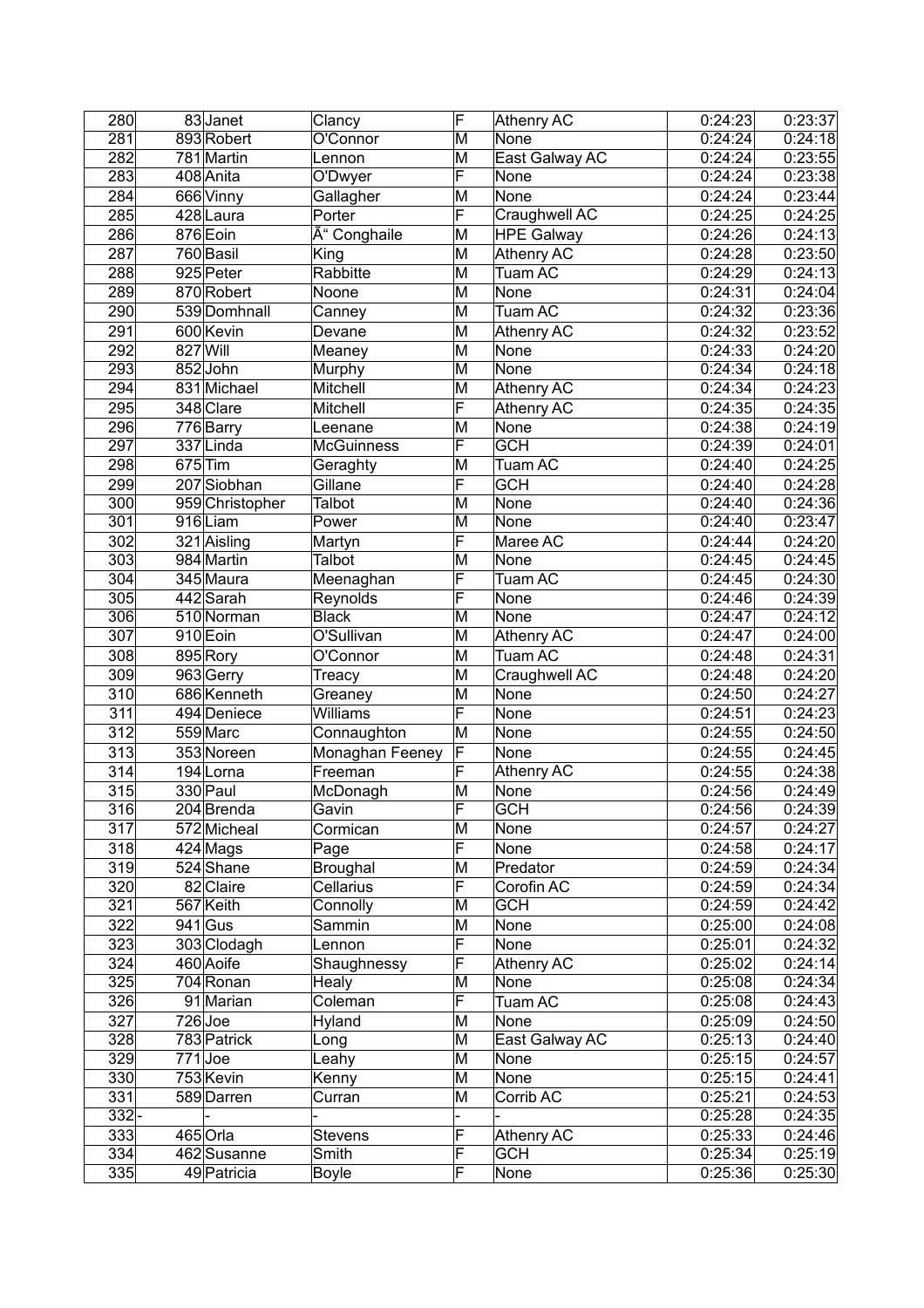| 336              |           | 105 Marie               | Connolly         | F                       | <b>GTC</b>        | 0:25:37 | 0:25:19 |
|------------------|-----------|-------------------------|------------------|-------------------------|-------------------|---------|---------|
| 337              |           | 557 Malachy             | Conlon           | M                       | <b>Athenry AC</b> | 0:25:38 | 0:24:43 |
| 338              |           | 431 Christina           | Quinn            | F                       | None              | 0:25:38 | 0:25:20 |
| 339              |           | 238 Irene               | Headd            | F                       | South Galway AC   | 0:25:39 | 0:25:25 |
| 340              |           | 931 Thomas              | Ruane            | M                       | None              | 0:25:41 | 0:25:32 |
| 341              |           | 47 Catherine            | <b>Bourke</b>    | F                       | Maree AC          | 0:25:42 | 0:25:16 |
| $\overline{342}$ |           | 181 Fiona Patricia      | Fitzgerald       | F                       | Other             | 0:25:44 | 0:25:21 |
| $\overline{343}$ |           | 953 Brian               | Somers           | M                       | None              | 0:25:44 | 0:25:12 |
| 344              |           | 240 Olivia              | Healy            | F                       | Corofin AC        | 0:25:44 | 0:24:57 |
| 345              |           | $184$ Ruth              | Flaherty         | F                       | Castlegar AC      | 0:25:45 | 0:25:45 |
| 346              |           | 662 Noel                | Fox              | M                       | <b>Athenry AC</b> | 0:25:46 | 0:24:58 |
| 347              |           | 326 Edel                | Mc Hale          | F                       | None              | 0:25:48 | 0:25:10 |
| 348              |           | 308 Anne                | Lyng             | F                       | Athenry AC        | 0:25:51 | 0:25:34 |
| 349              |           |                         | O'Connell        | M                       | None              | 0:25:51 | 0:25:20 |
| 350              |           | 891 Hayden              |                  | F                       |                   |         |         |
|                  |           | 197 Sinead              | Gaffney          |                         | None              | 0:25:53 | 0:25:27 |
| 351              | $523$ lan |                         | <b>Broderick</b> | M                       | None              | 0:25:53 | 0:25:31 |
| 352              |           | 906 Fergal              | O'Malley         | M                       | Tuam AC           | 0:25:57 | 0:25:28 |
| 353              |           | 216 Noel                | Conneely         | F                       | None              | 0:25:58 | 0:25:08 |
| 354              |           | 417 Sabrina             | O'Regan          | F                       | Loughrea AC       | 0:25:58 | 0:25:28 |
| 355              |           | 516 Kevin               | <b>Brady</b>     | M                       | None              | 0:25:59 | 0:25:45 |
| 356              |           | 938 Brendan             | Ryan             | M                       | None              | 0:26:01 | 0:25:51 |
| 357              |           | 366 Fiona               | Murray           | F                       | Tuam AC           | 0:26:03 | 0:25:45 |
| 358              |           | 745 Fran                | Keating          | M                       | Corrib AC         | 0:26:03 | 0:25:19 |
| 359              |           | 850 Ross                | Murphy           | M                       | None              | 0:26:06 | 0:26:00 |
| 360              |           | 573 Ronan               | Corrigan         | M                       | None              | 0:26:06 | 0:25:44 |
| 361              |           | 912 Andrew              | Parkinson        | M                       | None              | 0:26:06 | 0:25:44 |
| 362              |           | 98 Frances              | Conlon           | F                       | None              | 0:26:07 | 0:25:57 |
| 363              |           | 743 Robert              | Keary            | M                       | Loughrea AC       | 0:26:07 | 0:25:25 |
| 364              |           | 867 Frank               | Noone            | M                       | <b>Athenry AC</b> | 0:26:08 | 0:25:22 |
| 365              |           | 632 Tadhg               | Fahy             | M                       | Loughrea AC       | 0:26:09 | 0:25:38 |
| 366              |           | $\overline{24}$ 2 Marie | Hennelly         | F                       | <b>GCH</b>        | 0:26:09 | 0:25:48 |
| 367              |           | 493 Marguerite          | Wilkinson        | F                       | <b>Athenry AC</b> | 0:26:10 | 0:25:37 |
| 368              |           | 948 Adrian              | Shinners         | M                       | None              | 0:26:11 | 0:25:52 |
| 369              |           | 214 Sharon              | Gordon           | F                       | <b>GCH</b>        | 0:26:11 | 0:25:50 |
| 370              |           | 643John                 | Fawl             | M                       | None              | 0:26:13 | 0:25:33 |
| 371              |           | 640 Noel                | Farrell          | M                       | Loughrea AC       | 0:26:13 | 0:25:42 |
| 372              |           | 719 Tommy               | <b>Hopkins</b>   | $\overline{\mathsf{M}}$ | Tuam AC           | 0:26:13 | 0:26:10 |
| 373              |           | 921 Padraic             | Quinn            | M                       | None              | 0:26:13 | 0:26:01 |
| 374              |           | 364 Niamh               | Murphy           | F                       | None              | 0:26:14 | 0:26:07 |
| 375              |           | 630 Steve               | Everard          | M                       | <b>None</b>       | 0:26:16 | 0:25:56 |
| 376              |           | 940 Aonghus             | Sammin           | M                       | <b>GCH</b>        | 0:26:16 | 0:25:25 |
| $\overline{377}$ |           | 506 Niall               | <b>Beatty</b>    | M                       | None              | 0:26:19 | 0:25:25 |
| 378              |           | 359 Teresa              | Morrissey        | F                       | None              | 0:26:19 | 0:26:12 |
| 379              |           | 664 Paul                | Gahan            | M                       | None              | 0:26:20 | 0:25:27 |
| 380              |           | 623 Frank               | Dunleavy         | M                       | None              | 0:26:21 | 0:26:00 |
| 381              |           |                         |                  |                         | Corrib AC         | 0:26:21 | 0:25:37 |
|                  |           | 744 Fran                | Keating          | M<br>M                  | None              |         | 0:25:46 |
| 382              |           | 772 Eamon               | Leahy            |                         |                   | 0:26:21 |         |
| 383              |           | 386 Therese             | Noone            | F                       | Athenry AC        | 0:26:22 | 0:25:41 |
| 384              |           | 112 Fiona               | Costello         | F                       | None              | 0:26:23 | 0:26:03 |
| 385              |           | 414 Eimear              | O'Looney         | F                       | None              | 0:26:25 | 0:26:10 |
| 386              |           | $\overline{41}$ Sinead  | <b>Bartley</b>   | F                       | None              | 0:26:26 | 0:26:01 |
| 387              |           | 849 Mark                | Murphy           | M                       | None              | 0:26:26 | 0:25:51 |
| 388              |           | 100 Elaine              | Conmy            | F                       | None              | 0:26:27 | 0:25:43 |
| 389              |           | 44 Evelyn               | Birmingham       | F                       | None              | 0:26:28 | 0:26:17 |
| 390              |           | 225 Deirdre             | Groake           | F                       | None              | 0:26:30 | 0:25:53 |
| 391              |           | 173 Rachel              | Farragher        | F                       | None              | 0:26:32 | 0:25:49 |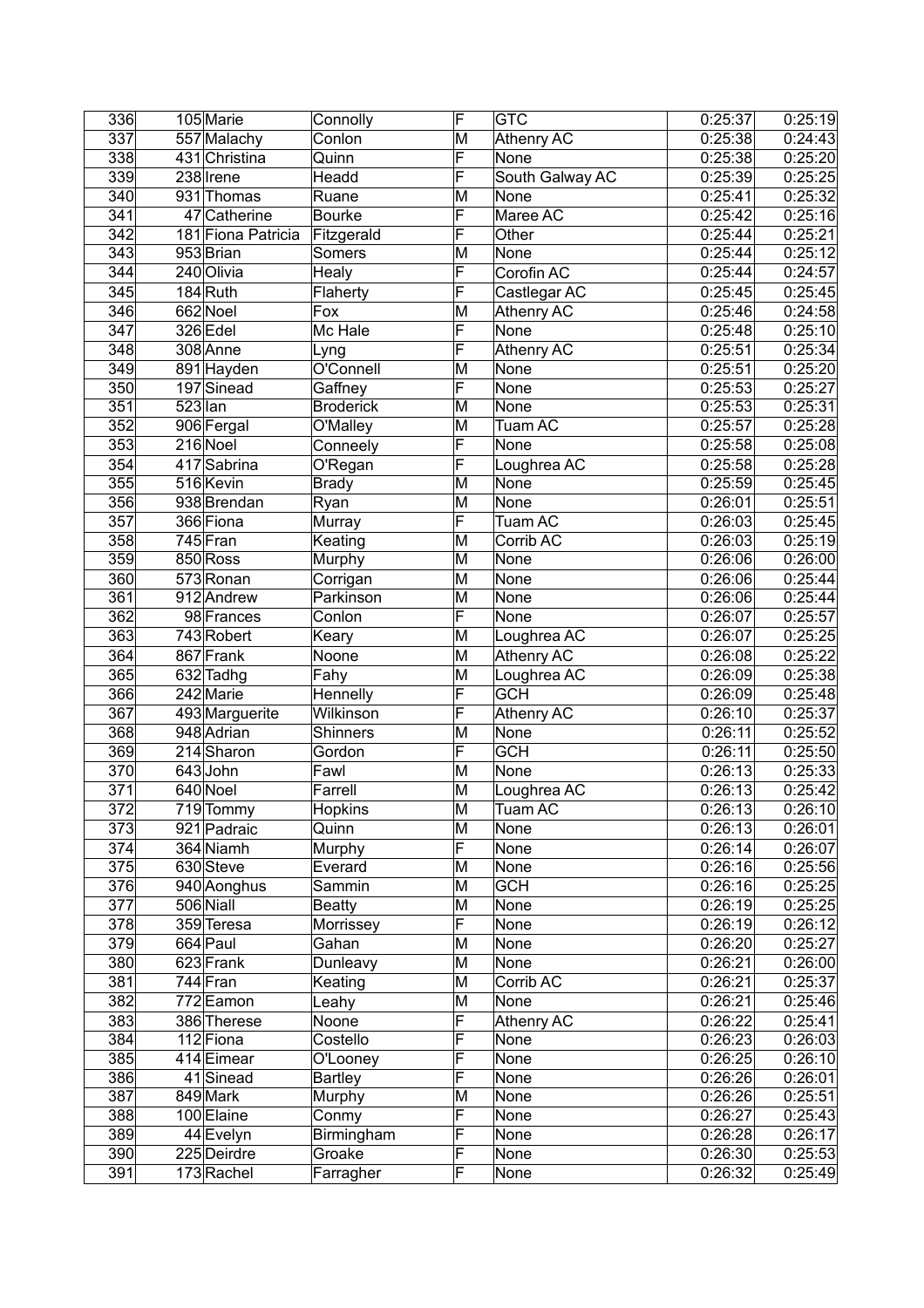| 392        | 262 Angelina            | <b>Hynes</b>            | F                            | <b>CRH</b>                    | 0:26:33              | 0:25:41            |
|------------|-------------------------|-------------------------|------------------------------|-------------------------------|----------------------|--------------------|
| 393        | 656 Gerry               | Fogarty                 | M                            | Maree AC                      | 0:26:33              | 0:26:04            |
| 394        | 156 Maria               | Duddy                   | F                            | None                          | 0:26:33              | 0:26:13            |
| 395        | 734 Martin              | Keane                   | M                            | <b>Athenry AC</b>             | 0:26:36              | 0:26:26            |
| 396        | 448Leah                 | Roxby                   | F                            | None                          | 0:26:37              | 0:26:27            |
| 397        | 693 Declan              | Hanniffy                | M                            | None                          | 0:26:38              | 0:26:30            |
| 398        | 496 Annette             | Wilson                  | F                            | None                          | 0:26:39              | 0:26:16            |
| 399        | 126 Katherine           | Cussen                  | F                            | None                          | 0:26:39              | 0:26:15            |
| 400        | 143Joanne               | Dolan                   | F                            | Loughrea AC                   | 0:26:41              | 0:26:09            |
| 401        | $331$ Tina              | McDonagh                | F                            | Corofin AC                    | 0:26:42              | 0:25:53            |
| 402        | 69 Nuala                | <b>Burke</b>            | F                            | <b>Turloughmore Scuttlers</b> | 0:26:42              | 0:26:23            |
| 403        | 249 Carmel              | Higgins                 | F                            | Corofin AC                    | 0:26:46              | 0:25:57            |
| 404        | 908John                 | O'Neill                 | M                            | Other                         | 0:26:47              | 0:26:10            |
| 405        | 838 Rory                | Monaghan                | M                            | Tuam AC                       | 0:26:49              | 0:26:30            |
| 406        | $\overline{7}31$ Tony   | Jordan                  | M                            | Maree AC                      | 0:26:50              | 0:26:21            |
| 407        | 382 Laoise              | Ni Thuairisg            | F                            | None                          | 0:26:53              | 0:26:18            |
| 408        | 608 Tim                 | Donnellan               | M                            | None                          | 0:26:53              | 0:26:28            |
| 409        | 943 John                | Scroope                 | M                            | None                          | 0:26:55              | 0:26:28            |
| 410        | 377 Grainne             | Ni Fhatharta            | F                            | None                          | 0:26:55              | 0:26:21            |
| 411        | 467 Louise              | Sweeney                 | F                            | None                          | 0:26:56              | 0:26:12            |
| 412        | 847 Enda                | Munnelly                | M                            | <b>Athenry AC</b>             | 0:26:57              | 0:26:33            |
| 413        | 463 Lorraine            | Stenson                 | F                            | None                          | 0:26:57              | 0:26:40            |
| 414        | 316 Jane                |                         | F                            | Athenry AC                    | 0:26:58              | 0:26:35            |
| 415        | 915 Shaun               | Mangan<br>Porter        | $\overline{\mathsf{M}}$      | None                          | 0:26:58              | 0:25:51            |
| 416        | 307 Tara                |                         | F                            | Corofin AC                    | 0:27:00              | 0:26:11            |
| 417        | 357 Marie               | Lynch<br>Moran          | F                            | Maree AC                      | 0:27:00              |                    |
| 418        |                         |                         | F                            |                               |                      | 0:26:26<br>0:26:57 |
|            | 223 Audrey              | Greaney<br><b>Burke</b> | F                            | Tuam AC                       | 0:27:00              |                    |
| 419        | 68 Aoife                |                         |                              | None                          | 0:27:02              | 0:26:25            |
| 420        | 810 Cathal              | <b>McCormack</b>        | M                            | <b>GCH</b>                    | 0:27:04              | 0:26:45            |
| 421        | 609 James               | Donnellan               | M                            | <b>HPE Galway</b>             | $\overline{0:}27:05$ | 0:26:29            |
| 422        | 777 Michael             | Lenehan                 | M                            | None                          | 0:27:05              | 0:26:54            |
| 423        | 742 Stephen             | Keary                   | M<br>F                       | None                          | 0:27:06              | 0:26:26            |
| 424        | 187 Miriam              | Flatley                 | F                            | None                          | 0:27:06              | 0:26:27            |
| 425        | 201 Leonie              | Gallagher               |                              | Maree AC                      | 0:27:07              | 0:26:39            |
| 426        | 334 Majella             | McGowan                 | F                            | Corofin AC                    | 0:27:08              | 0:26:19            |
| 427        | 736 Shane               | Keane                   | M                            | East Galway AC                | 0:27:08              | 0:26:40            |
| 428        | 961 Michael             | <b>Talbot</b>           | $\overline{\mathsf{M}}$      | None                          | 0:27:09              | 0:27:09            |
| 429        | 730 Mark                | Jennings                | M                            | Other                         | 0:27:10              | 0:26:35            |
| 430        | 248 Anne                | Higgins                 | F                            | None                          | 0:27:11              | 0:27:07            |
| 431        | 131 Denise              | De Paor                 | F                            | None                          | 0:27:11              | 0:26:52            |
| 432        | 301 Susanne             | Lawlor                  | F                            | Maree AC                      | 0:27:12              | 0:26:44            |
| 433        | 70 Roisin               | <b>Burke</b>            | F                            | None                          | 0:27:12              | 0:26:51            |
| 434        | 288 Michelle            | Kerrigan                | F                            | Loughrea AC                   | 0:27:12              | 0:26:41            |
| 435        | 195 Caroline            | Freeney                 | F                            | Athenry AC                    | 0:27:13              | 0:26:40            |
| 436        | 398 Siobhan             | O'Brien                 | F                            | None                          | 0:27:13              | 0:26:57            |
| 437        | 901 David               | O'Flaherty              | M                            | <b>HPE Galway</b>             | 0:27:14              | 0:26:37            |
| 438        | 977 Michael             | Ward                    | M                            | None                          | 0:27:14              | 0:26:58            |
| 439        | 620 Cathal              | Duffy                   | M<br>F                       | Athenry AC                    | 0:27:15              | 0:27:09            |
| 440        | 198 Colleen             | Gallagher               |                              | None                          | 0:27:15              | 0:26:37            |
| 441        | $773$ Jim               | Leahy                   | M<br>$\overline{\mathsf{F}}$ | Athenry AC                    | 0:27:15              | 0:26:28            |
| 442<br>443 | 434 Deirdre<br>989 Noel | Quinn<br>Steed          | $\overline{\mathsf{M}}$      | Athenry AC<br>None            | 0:27:15<br>0:27:17   | 0:26:29<br>0:26:43 |
| 444        | 127 Laura               | Darby                   | $\overline{\mathsf{F}}$      | <b>GTC</b>                    | 0:27:17              | 0:26:38            |
|            |                         | Ward                    | M                            |                               |                      |                    |
| 445        | $489$ Ray               |                         | F                            | Craughwell AC                 | 0:27:19              | 0:26:58            |
| 446        | 219 Lorraine            | Greally                 |                              | Craughwell AC                 | 0:27:20              | 0:27:10            |
| 447        | 897 James               | O'Dea                   | M                            | <b>HPE Galway</b>             | 0:27:20              | 0:26:38            |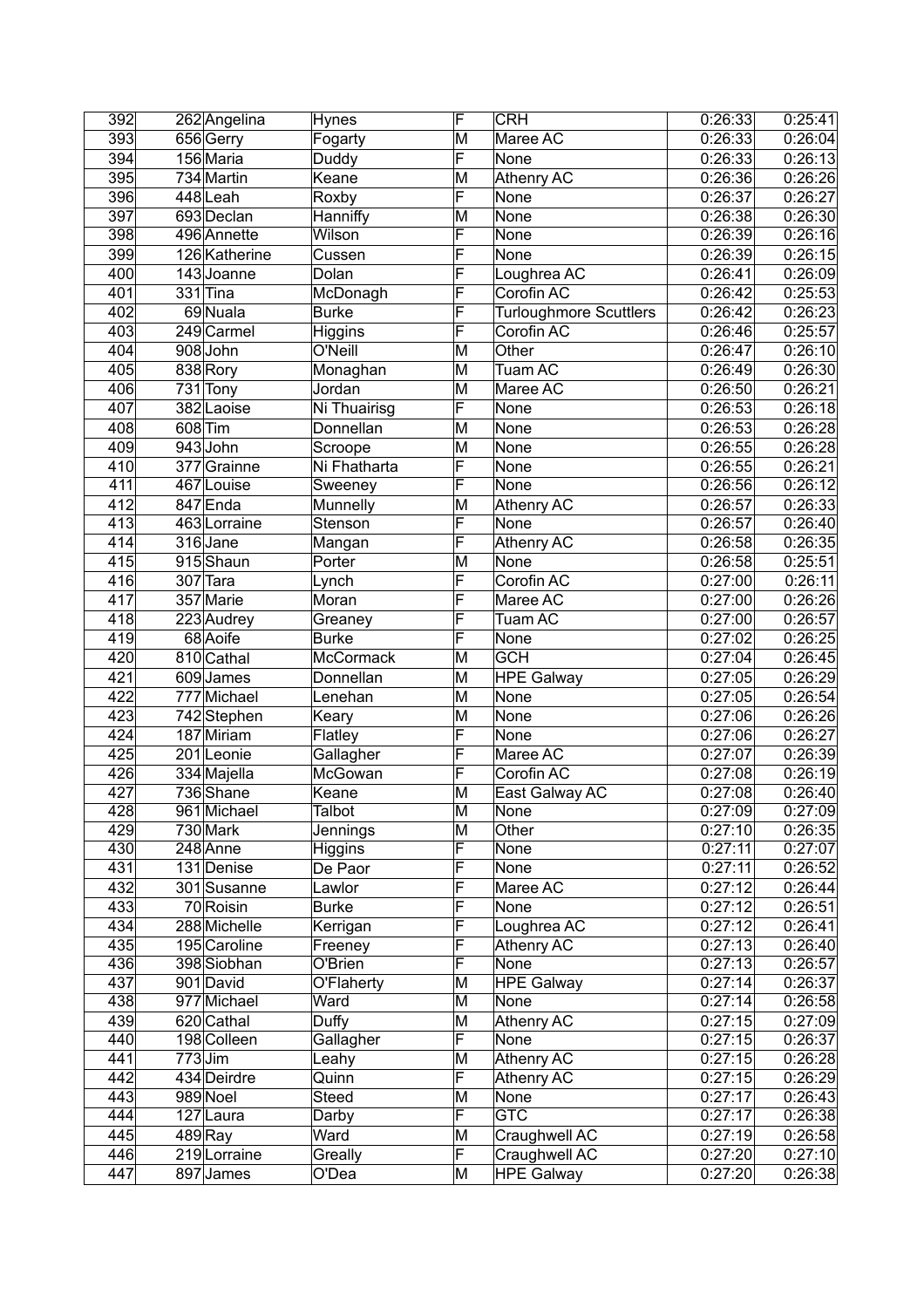| 448 | 140 Amanda     | Dodrill          | F                       | None                          | 0:27:21 | 0:26:57 |
|-----|----------------|------------------|-------------------------|-------------------------------|---------|---------|
| 449 | 661 Aaron      | Fox              | M                       | <b>HPE Galway</b>             | 0:27:22 | 0:26:38 |
| 450 | 454 Maureen    | Ryan             | F                       | Athenry AC                    | 0:27:23 | 0:26:31 |
| 451 | 260 Rebecca    | Horgan           | F                       | None                          | 0:27:25 | 0:27:09 |
| 452 | 556 Kieran     | Conboy           | M                       | None                          | 0:27:27 | 0:26:57 |
| 453 | 297 Eimear     | Kyne             | F                       | <b>Turloughmore Scuttlers</b> | 0:27:27 | 0:27:07 |
| 454 | 765 Justin     | Lane             | M                       | Tuam AC                       | 0:27:31 | 0:26:54 |
| 455 | 407 Michelle   | O'Donnell        | F                       | None                          | 0:27:32 | 0:27:14 |
| 456 | 209 Bernie     | Glavin           | F                       | Corofin AC                    | 0:27:34 | 0:27:08 |
| 457 | 221 Sharon     | Greaney          | F                       | Craughwell AC                 | 0:27:35 | 0:26:44 |
| 458 | 46 Alison      | <b>Boland</b>    | F                       | Tuam AC                       | 0:27:35 | 0:27:27 |
| 459 |                |                  |                         | <b>CRH</b>                    |         | 0:27:08 |
|     | 579 Philip     | Cribbin          | M<br>F                  |                               | 0:27:37 |         |
| 460 | 164 Louise     | Egan             |                         | Athenry AC                    | 0:27:37 | 0:26:58 |
| 461 | 445 Mary       | Rohan Coll       | F                       | Athenry AC                    | 0:27:37 | 0:26:59 |
| 462 | 250 Joan       | Higgins          | F                       | Corofin AC                    | 0:27:39 | 0:26:50 |
| 463 | 590 Tony       | Daley            | M                       | Athenry AC                    | 0:27:42 | 0:26:48 |
| 464 | 125 Helen      | Cusack           | F                       | None                          | 0:27:44 | 0:27:14 |
| 465 | 228 Helen      | Hallinan         | F                       | Craughwell AC                 | 0:27:45 | 0:26:55 |
| 466 | 72 Marian      | Byrnes           | F                       | Maree AC                      | 0:27:45 | 0:27:12 |
| 467 | 446 Greta      | Rooney           | F                       | Craughwell AC                 | 0:27:46 | 0:27:32 |
| 468 | 257 Emily      | Holohan          | F                       | None                          | 0:27:48 | 0:27:08 |
| 469 | 419 Kellie     | O'Shaughnessy    | F                       | Corofin AC                    | 0:27:50 | 0:27:05 |
| 470 | 593 Ciaran     | Davey            | M                       | None                          | 0:27:50 | 0:27:07 |
| 471 | $285$ Laura    | Kenny            | F                       | South Galway AC               | 0:27:50 | 0:27:38 |
| 472 | 146 Patricia   | Donnellan        | F                       | None                          | 0:27:51 | 0:26:57 |
| 473 | 402 Niamh      | O'Carroll        | F                       | None                          | 0:27:52 | 0:27:22 |
| 474 | 410 Jacqueline | O'Gorman         | F                       | None                          | 0:27:52 | 0:27:22 |
| 475 | 540 Raymond    | Canney           | M                       | <b>Tuam AC</b>                | 0:27:52 | 0:26:56 |
| 476 | 115 Marie      | Coyne            | F                       | Athenry AC                    | 0:27:52 | 0:27:15 |
| 477 | 779 Gordon     | Lenihan          | M                       | None                          | 0:27:53 | 0:27:33 |
| 478 | 66 Caron       | Burke            | F                       | Loughrea AC                   | 0:27:53 | 0:27:24 |
|     | 391 Eadaoin    |                  | F                       | None                          | 0:27:54 | 0:27:23 |
| 479 |                | O Callaghan      |                         |                               |         |         |
| 480 | 499 Olivia     | Wynne            | F                       | Tuam AC                       | 0:27:54 | 0:27:25 |
| 481 | 135 Claire     | Dempsey          | F                       | None                          | 0:27:55 | 0:27:06 |
| 482 | 84 Julianne    | Clarke           | F                       | None                          | 0:27:56 | 0:27:25 |
| 483 | 186 Margaret   | Flannery         | F                       | <b>Athenry AC</b>             | 0:27:57 | 0:27:41 |
| 484 | 192 Dearbhla   | Frain            | F                       | None                          | 0:27:58 | 0:27:36 |
| 485 | 295 Assumpta   | King             | F                       | <b>Athenry AC</b>             | 0:27:58 | 0:27:20 |
| 486 | 919 Cormac     | Quillinan        | M                       | None                          | 0:27:58 | 0:27:50 |
| 487 | 422 Aisling    | O'Sullivan       | F                       | None                          | 0:28:00 | 0:27:45 |
| 488 | 351 Emer       | Molloy           | F                       | None                          | 0:28:01 | 0:27:48 |
| 489 | 883 Kieran     | O Leary          | M                       | Craughwell AC                 | 0:28:02 | 0:27:20 |
| 490 | 670 Vincent    | Garvey           | M                       | <b>HPE Galway</b>             | 0:28:03 | 0:27:19 |
| 491 | 108 Ciara      | Corduff          | F                       | Other                         | 0:28:03 | 0:27:45 |
| 492 | 121 Majella    | Cummins          | F                       | Athenry AC                    | 0:28:05 | 0:27:18 |
| 493 | 172 Aoife      | Fannin           | F                       | None                          | 0:28:08 | 0:27:33 |
| 494 | 38 Louise      | <b>Barrett</b>   | F                       | None                          | 0:28:08 | 0:27:34 |
| 495 | 512 Kevin      | <b>Bonner</b>    | M                       | Tuam AC                       | 0:28:10 | 0:28:10 |
| 496 | 59 Deirdre     | <b>Broderick</b> | $\overline{\mathsf{F}}$ | None                          | 0:28:16 | 0:27:45 |
| 497 | 767 Stephen    | Lawless          | M                       | None                          | 0:28:16 | 0:27:32 |
| 498 | 735 Michael    | Keane            | M                       | <b>HPE Galway</b>             | 0:28:18 | 0:27:35 |
| 499 | $293$ Dee      | King             | $\overline{\mathsf{F}}$ | None                          | 0:28:19 | 0:27:44 |
| 500 | 309 Jacquie    | Lynskey          | F                       | Athenry AC                    | 0:28:20 | 0:27:39 |
| 501 | 613Liam        | Doonan           | M                       | None                          | 0:28:20 | 0:27:54 |
| 502 | 909 Mike       | O'Neill          | M                       | None                          | 0:28:21 | 0:27:26 |
|     |                |                  | F                       |                               |         |         |
| 503 | 147 Olibhia    | Donnellan        |                         | Corofin AC                    | 0:28:22 | 0:27:38 |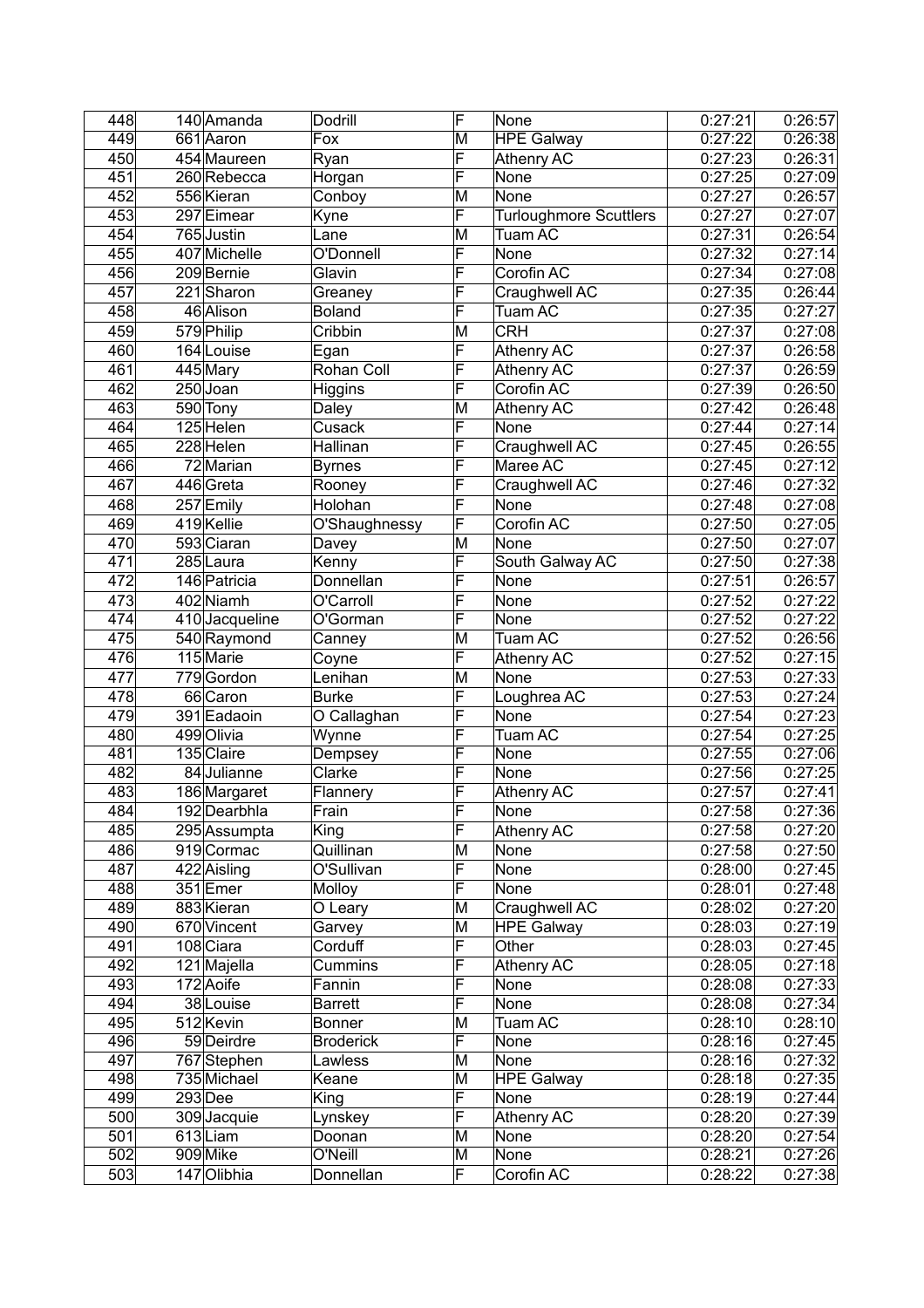| 504              |         | 160 Elaine    | Dunleavy         | F                       | None                          | 0:28:22 | 0:28:01               |
|------------------|---------|---------------|------------------|-------------------------|-------------------------------|---------|-----------------------|
| 505              |         | 122 Margaret  | Cunningham       | F                       | <b>Turloughmore Scuttlers</b> | 0:28:23 | 0:28:06               |
| 506              |         | 541 Michael   | Carey            | M                       | None                          | 0:28:26 | 0:27:54               |
| 507              |         | 485 Marie     | Walsh            | F                       | None                          | 0:28:28 | 0:27:46               |
| 508              |         | 890 Tony      | O'Callaghan      | M                       | None                          | 0:28:28 | 0:27:56               |
| 509              |         | 302 Frances   | Leahy            | F                       | Athenry AC                    | 0:28:29 | 0:27:49               |
| 510              |         | 832 Paul      | Mitchell         | M                       | <b>Athenry AC</b>             | 0:28:29 | 0:27:39               |
| $\overline{511}$ |         | $452$ Kim     | Ryan             | F                       | None                          | 0:28:30 | 0:28:06               |
| 512              |         | 887 Philip    | Coyle            | M                       | Castlegar AC                  | 0:28:32 | 0:27:53               |
| 513              |         | 774 Kassy     | Counihan         | F                       |                               | 0:28:33 | 0:28:01               |
| 514              |         | 281 Laura     | Kelly            | F                       | Loughrea AC                   | 0:28:37 | 0:28:06               |
| 515              |         | 263 Louise    | <b>Hynes</b>     | F                       | Loughrea AC                   | 0:28:37 | 0:28:06               |
| 516              | 358 Viv |               | Morgan           | F                       | <b>Turloughmore Scuttlers</b> | 0:28:37 | 0:28:20               |
| 517              |         | 56 Ruth       | <b>Broderick</b> | F                       | None                          | 0:28:37 | 0:28:07               |
| 518              |         | 716 Donall    | Hoebler          | M                       | None                          | 0:28:37 | 0:28:01               |
| 519              |         | 503 Darragh   | <b>Bailey</b>    | M                       | <b>HPE Galway</b>             | 0:28:39 | 0:28:27               |
| 520              |         | 500Leni       | Zet              | F                       | None                          | 0:28:39 | 0:28:28               |
|                  |         | 459 Dawn      |                  | F                       |                               |         |                       |
| 521              |         |               | Shanaghy         |                         | Craughwell AC                 | 0:28:40 | 0:27:44               |
| 522              |         | 457 Helena    | Scannell         | F                       | <b>GCH</b>                    | 0:28:42 | 0:28:27               |
| 523              |         | $690$ Joe     | Grehan           | M                       | None                          | 0:28:43 | 0:27:44               |
| 524              |         | 898 Kevin     | O'Dea            | M                       | <b>CRH</b>                    | 0:28:45 | 0:28:41               |
| 525              |         | 89 Marie      | Clarke           | F                       | <b>Turloughmore Scuttlers</b> | 0:28:45 | 0:28:28               |
| 526              |         | 863 Enda      | Nolan            | M                       | None                          | 0:28:45 | 0:28:21               |
| 527              |         | 161 Gabrielle | Dunne            | F                       | None                          | 0:28:47 | 0:28:12               |
| 528              |         | 162 Barbara   | Dunne            | F                       | <b>GCH</b>                    | 0:28:47 | 0:28:13               |
| 529              |         | 168 Caroline  | Fahy             | F                       | None                          | 0:28:49 | 0:28:23               |
| 530              |         | 432 Lelia     | Quinn            | F                       | None                          | 0:28:50 | 0:28:20               |
| 531              |         | 217 Bernie    | Grealish         | F                       | <b>CRH</b>                    | 0:28:53 | 0:28:01               |
| 532              |         | 588 Aidus     | Curran           | M                       | Other                         | 0:28:54 | 0:28:18               |
| 533              |         | 430 Kerry     | Quinlan          | F                       | None                          | 0:28:55 | 0:28:04               |
| 534              |         | 461 Rebecca   | Sheridan         | F                       | Other                         | 0:28:56 | 0:28:11               |
| 535              |         | $476$ Dee     | Twomey           | F                       | None                          | 0:28:57 | 0:28:31               |
| 536              |         | 617 Gordon    | Duane            | M                       | None                          | 0:28:58 | 0:28:30               |
| 537              |         | 79 Norma      | Carty            | F                       | None                          | 0:28:58 | 0:28:33               |
| 538              |         | 294 Moyra     | King             | F                       | None                          | 0:28:58 | $\overline{0}$ :28:35 |
| 539              |         | 718 Johnny    | Hooper           | M                       | Corrib AC                     | 0:28:59 | 0:28:14               |
| 540              |         | 50 Kate       | Brackpool        | $\overline{\mathsf{F}}$ | Predator                      | 0:28:59 | 0:28:17               |
| 541              |         | 317 Deirdre   | Mannion          | F                       | None                          | 0:29:00 | 0:28:32               |
| 542              |         | 318 Ger       | Mannion          | F                       | None                          | 0:29:01 | 0:28:33               |
| 543              |         | 370 Aoife     | Naughton         | F                       | None                          | 0:29:02 | 0:28:23               |
| 544              |         | 534 Denis     | <b>Byrne</b>     | M                       | East Galway AC                | 0:29:05 | 0:28:20               |
| 545              |         | 199 Dorothy   | Gallagher        | F                       | <b>GCH</b>                    | 0:29:06 | 0:28:33               |
| 546              |         | $439$ Sue     | Redmond          | F                       | <b>GTC</b>                    | 0:29:08 | 0:28:58               |
| 547              |         | 400 Louise    | O'Callaghan      | F                       | None                          | 0:29:12 | 0:28:38               |
| 548              |         | 141 Noreen    | Doherty          | F                       | None                          | 0:29:13 | 0:28:23               |
| 549              |         | 480 Clara     | Walsh            | F                       | None                          | 0:29:13 | 0:28:50               |
| 550              |         | 130 Niamh     | De Paor          | F                       | None                          | 0:29:13 | 0:29:04               |
| 551              |         | $138$ Lisa    | Devaney          | F                       | Corofin AC                    | 0:29:15 | 0:28:25               |
| 552              |         | 627 Declan    | Egan             | M                       | None                          | 0:29:15 | 0:28:29               |
| 553              |         | 881 Ronan     | O Grady          | M                       | Castlegar AC                  | 0:29:16 | 0:28:53               |
| 554              |         | 215 Helena    | Gorman           | F                       | Craughwell AC                 | 0:29:18 | 0:28:37               |
| 555              |         | $174$ Mary    | Farrell          | F                       | None                          | 0:29:19 | 0:28:48               |
| 556              |         | 239 Teresa    | <b>Healy</b>     | F                       | <b>GCH</b>                    | 0:29:19 | 0:28:50               |
| 557              |         | 280 Niamh     | Kelly            | F                       | <b>HPE Galway</b>             | 0:29:24 | 0:28:50               |
| 558              |         | 394 Kristel   | O Regan          | F                       | Loughrea AC                   | 0:29:24 | 0:28:55               |
| 559              |         | 438 Loretta   | Raftery          | F                       | East Galway AC                | 0:29:27 | 0:28:41               |
|                  |         |               |                  |                         |                               |         |                       |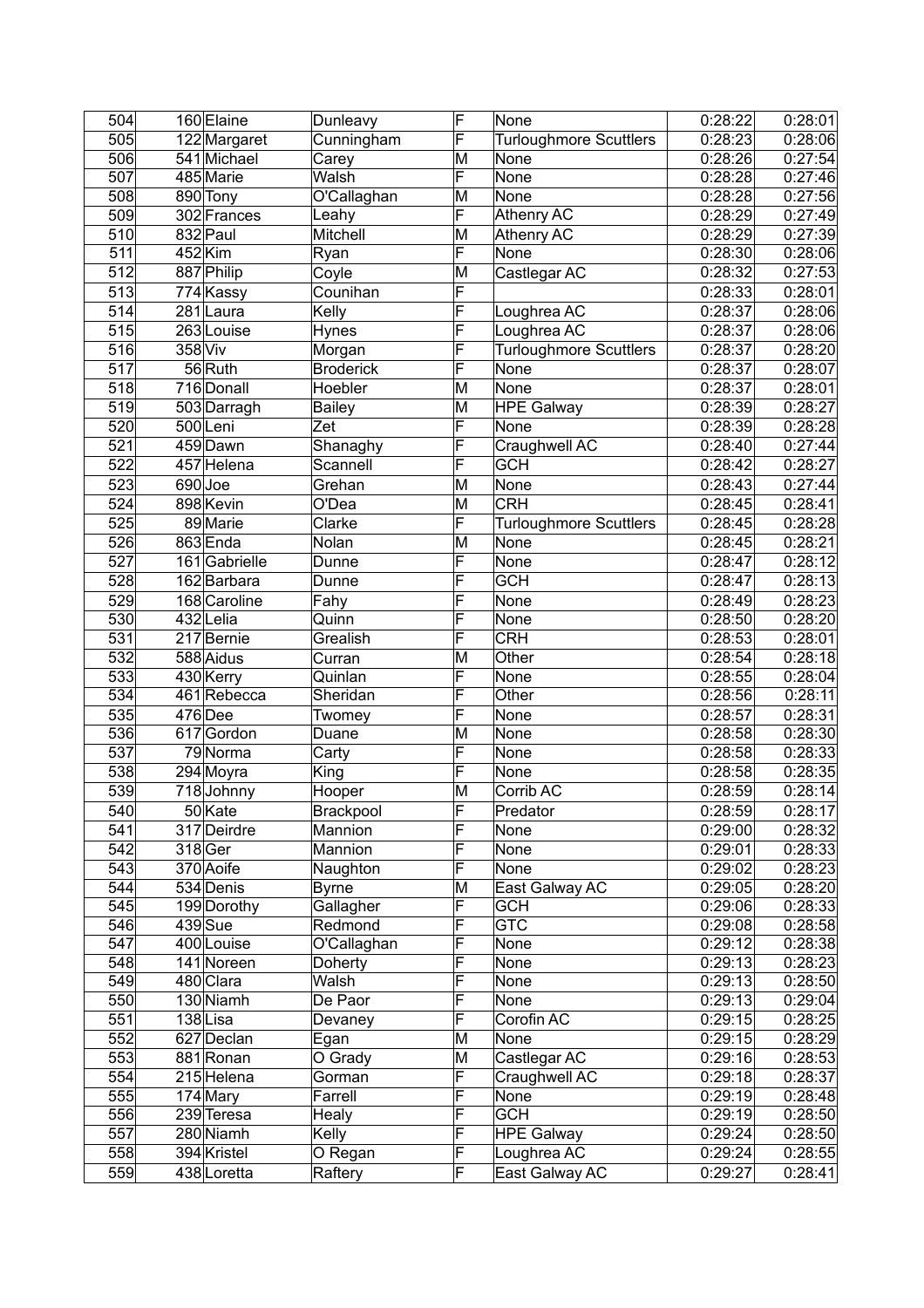| 560 | 329 Mary       | McCormack                   | F | <b>Turloughmore Scuttlers</b> | 0:29:29 | 0:29:12 |
|-----|----------------|-----------------------------|---|-------------------------------|---------|---------|
| 561 | 418 Charlotte  | O'Regan                     | F | None                          | 0:29:29 | 0:28:58 |
| 562 | 464 Breda      | <b>Stephens</b>             | F | Craughwell AC                 | 0:29:30 | 0:29:16 |
| 563 | 415 Mary       | O'Malley                    | F | <b>Turloughmore Scuttlers</b> | 0:29:30 | 0:29:13 |
| 564 | 142 Yvonne     | Dolan                       | F | None                          | 0:29:31 | 0:29:07 |
| 565 | 347 Caroline   | Mitchell                    | F | <b>Athenry AC</b>             | 0:29:31 | 0:28:40 |
| 566 | 74 Laura       | Canavan                     | F | None                          | 0:29:32 | 0:29:04 |
| 567 | $179$ Alma     | Finnegan                    | F | Tuam AC                       | 0:29:32 | 0:28:55 |
| 568 | 472 Elaine     | Tobin                       | F | Tuam AC                       | 0:29:32 | 0:28:57 |
| 569 | 95 Gillian     | Collins                     | F | <b>GCH</b>                    | 0:29:33 | 0:29:15 |
| 570 | 715 Robert     | Hoban                       | M | None                          | 0:29:34 | 0:29:15 |
| 571 | 969 Robert     | Walsh                       | M | None                          | 0:29:36 | 0:29:00 |
| 572 | $451$ Enya     | <b>Russell</b>              | F | Predator                      | 0:29:39 | 0:29:06 |
| 573 | 274 Elaine     | Kelly                       | F | None                          | 0:29:39 | 0:28:56 |
| 574 | $63$ Tara      | <b>Browne</b>               | F | None                          | 0:29:39 | 0:29:09 |
| 575 | 101 Mary       | Connaughton                 | F | <b>Athenry AC</b>             | 0:29:39 | 0:29:01 |
| 576 | 196Lucy        | Friel                       | F | None                          | 0:29:41 | 0:29:07 |
| 577 | 94 Caroline    | Coll                        | F | None                          | 0:29:41 | 0:29:08 |
| 578 | 92Betty        | Coleman                     | F | Craughwell AC                 | 0:29:41 | 0:29:00 |
| 579 | 338 Caroline   | McHugh                      | F | Tuam AC                       | 0:29:43 | 0:29:27 |
| 580 | 177Lisa        | Finn                        | F | <b>HPE Galway</b>             | 0:29:43 | 0:28:51 |
| 581 | $120$ Jane     | Cullinane                   | F | Loughrea AC                   | 0:29:45 | 0:29:14 |
| 582 | 361 Eugenie    | Mullarkey                   | F | Tuam AC                       | 0:29:47 | 0:29:31 |
| 583 | 585 Noel       | Crowley                     | M | None                          | 0:29:48 | 0:29:05 |
| 584 | 474 Shauna     | Tomas                       | F | <b>Athenry AC</b>             | 0:29:48 | 0:29:08 |
| 585 | 513 Vince      | <b>Boyle</b>                | M | None                          | 0:29:48 | 0:29:05 |
| 586 | 655 Gerard     | Flynn                       | M | None                          | 0:29:48 | 0:29:26 |
| 587 | 568 Eric       | Corbett                     | M | None                          | 0:29:49 | 0:29:07 |
| 588 | 246 Ciara      | Heverin                     | F | Corrib AC                     | 0:29:50 | 0:29:06 |
| 589 | 375 Emer       | Ni Dhomhnaill               | F | None                          | 0:29:53 | 0:29:32 |
| 590 | 86 Nicola      | Cleary                      | F | None                          | 0:29:53 | 0:29:38 |
| 591 | 157 Mairead    | Duffy                       | F | None                          | 0:29:53 | 0:29:38 |
| 592 | 393 Teresa     | O Dea                       | F | Tuam AC                       | 0:29:54 | 0:29:16 |
| 593 | 678 Paddy      | Gilmore                     | M | Tuam AC                       | 0:29:54 | 0:29:28 |
| 594 | 349 Carmel     | Mitchell                    | F | Athenry AC                    | 0:29:54 | 0:29:37 |
| 595 | 376 Eilis      | Ni Dhuill                   | F | <b>GCH</b>                    | 0:29:54 | 0:29:20 |
| 596 | 356 Maria      | Moran                       | F | None                          | 0:29:54 | 0:29:20 |
| 597 | 378 Aine       | NÃ- FhÂ <sub>i</sub> tharta | F | None                          | 0:29:55 | 0:29:19 |
| 598 | 166 Grainne    | Engels                      | F | None                          | 0:29:56 | 0:29:41 |
| 599 | 450 Charlotte  | Rufie                       | F | None                          | 0:29:56 | 0:29:22 |
| 600 | 169 Fiona      | Fahy                        | F | None                          | 0:29:57 | 0:29:24 |
| 601 | 73 Lorna       | Cahill                      | F | None                          | 0:29:58 | 0:29:31 |
| 602 | 290 Jayne      | Killian                     | F | <b>GCH</b>                    | 0:29:59 | 0:29:36 |
| 603 | 229Emma        | Halloran                    | F | None                          | 0:30:01 | 0:29:21 |
| 604 | 39 Ciara       | <b>Barrett</b>              | F | None                          | 0:30:01 | 0:29:20 |
| 605 | $104$ Mags     | Conneely                    | F | Corofin AC                    | 0:30:04 | 0:29:16 |
| 606 | 193 Yvonne     | Francis                     | F | None                          | 0:30:05 | 0:29:14 |
| 607 | 479 Aimee      | <b>Walls</b>                | F | None                          | 0:30:08 | 0:29:43 |
| 608 | 780 Shane      | Lennon                      | M | Other                         | 0:30:09 | 0:29:13 |
| 609 | 518 Adrian     | <b>Brannelly</b>            | M | None                          | 0:30:11 | 0:29:28 |
| 610 | 626 Shane      | Durcan                      | M | <b>GCH</b>                    | 0:30:14 | 0:29:19 |
| 611 | 102 Bernadette | Conneely                    | F | None                          | 0:30:14 | 0:29:23 |
| 612 | 51 Marian      | <b>Brandon</b>              | F | None                          | 0:30:18 | 0:30:13 |
| 613 | 436 Brenda     | Rabbitte                    | F | Athenry AC                    | 0:30:18 | 0:30:02 |
| 614 | 298 Trish      | Lally                       | F | <b>Turloughmore Scuttlers</b> | 0:30:18 | 0:30:00 |
| 615 | 284 Paula      | Kenny                       | F | <b>HPE Galway</b>             | 0:30:25 | 0:29:48 |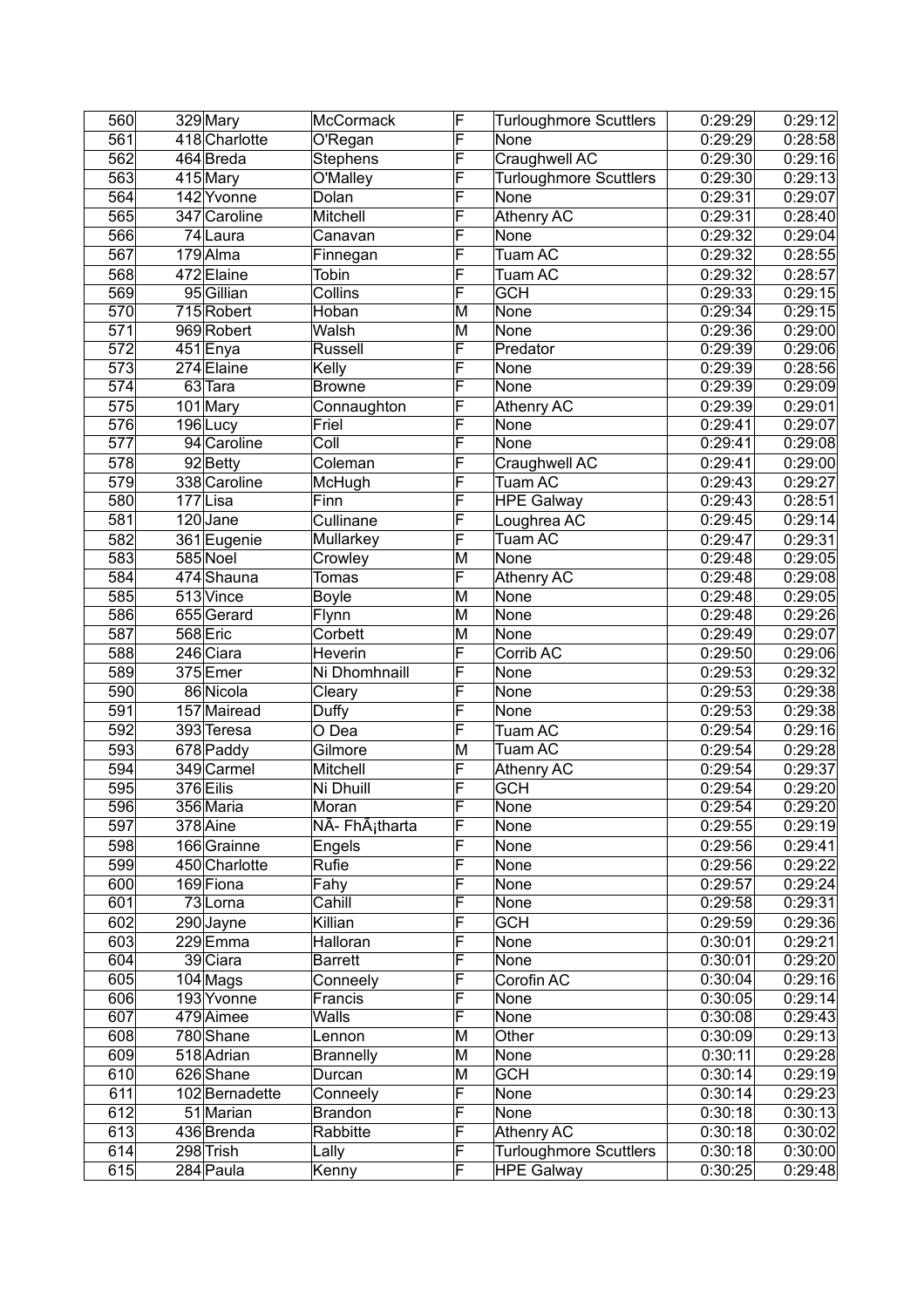| 616              |           | 725 Gerry                 | Hurley           | M                       | None                          | 0:30:27 | 0:29:41 |
|------------------|-----------|---------------------------|------------------|-------------------------|-------------------------------|---------|---------|
| $\overline{617}$ |           | 267 Maeve                 | Joyce            | F                       | None                          | 0:30:27 | 0:29:36 |
| 618              |           | 314 Karen                 | Malherbe         | F                       | None                          | 0:30:31 | 0:29:45 |
| 619              |           | 283 Adrienne              | Kenny            | F                       | Tuam AC                       | 0:30:31 | 0:30:06 |
| 620              |           | 440 Irene                 | Regan            | F                       | None                          | 0:30:33 | 0:30:03 |
| 621              |           | 397 Edwena                | O Toole          | F                       | None                          | 0:30:38 | 0:29:47 |
| $\overline{622}$ |           | 354 Anne Marie            | Moore            | F                       | None                          | 0:30:39 | 0:29:49 |
| 623              |           | 252 SiobhA <sub>i</sub> n | Hill             | F                       | Other                         | 0:30:45 | 0:30:27 |
| 624              |           | 55 Deirdre                | <b>Broderick</b> | F                       | None                          | 0:30:48 | 0:30:18 |
| 625              |           | 674Breda                  | Forde            | F                       |                               | 0:30:50 | 0:29:58 |
| 626              |           | 413 Annie                 | O'Hara           | F                       | None                          | 0:30:52 | 0:29:59 |
| 627              |           | 384 Esther                | Nolan            | F                       | Craughwell AC                 | 0:30:55 | 0:30:06 |
| 628              |           | 395 Mary                  | O Reilly         | F                       | None                          | 0:30:56 | 0:30:24 |
| 629              |           | $163$ Ann                 | Earls            | F                       | None                          | 0:30:59 | 0:30:19 |
|                  |           | 491 Joanne                | Whelan           | F                       |                               |         |         |
| 630              |           |                           |                  |                         | Craughwell AC                 | 0:31:05 | 0:30:49 |
| 631              |           | 447 Marie                 | Rooney           | F                       | Craughwell AC                 | 0:31:06 | 0:30:25 |
| 632              |           | 553 Veronica              | Coffey           | F                       | Athenry AC                    | 0:31:07 | 0:30:29 |
| 633              |           | 392Lisa                   | O Connell        | F                       | Other                         | 0:31:09 | 0:30:51 |
| 634              |           | 336 Teresa                | McGrath          | F                       | <b>Athenry AC</b>             | 0:31:13 | 0:31:05 |
| 635              |           | 490 Fiona                 | Weafer           | F                       | None                          | 0:31:14 | 0:30:22 |
| 636              |           | 401 Caroline              | O'Callaghan      | F                       | <b>Turloughmore Scuttlers</b> | 0:31:15 | 0:30:55 |
| 637              |           | 77 Edel                   | Carney           | F                       | None                          | 0:31:19 | 0:31:03 |
| 638              |           | 183 Emer                  | Flaherty         | F                       | None                          | 0:31:21 | 0:30:53 |
| 639              |           | 159 Eleanor               | Duignan          | F                       | Corrib AC                     | 0:31:22 | 0:31:01 |
| 640              |           | 233 Aishling              | Hanrahan         | F                       | Loughrea AC                   | 0:31:24 | 0:30:59 |
| 641              |           | 306 Niamh                 | Lynch            | F                       | Craughwell AC                 | 0:31:24 | 0:30:30 |
| 642              |           | 929 Bradley               | Rowles           | M                       | None                          | 0:31:24 | 0:31:03 |
| 643              |           | $411$ Chris               | O'Gorman         | F                       | Corofin AC                    | 0:31:25 | 0:30:37 |
| 644              |           | 352 Gail                  | Molloy           | F                       | Corofin AC                    | 0:31:26 | 0:30:37 |
| 645              |           | 416 Caroline              | O'Malley         | F                       | Corofin AC                    | 0:31:29 | 0:30:44 |
| 646              |           | 259 Siobhan               | Horan            | F                       | Corofin AC                    | 0:31:29 | 0:31:29 |
| 647              |           | 78 Anita                  | Carr             | F                       | None                          | 0:31:30 | 0:30:49 |
| 648              |           | $471$ Aine                | Tivnan           | F                       | None                          | 0:31:30 | 0:31:04 |
| 649              |           | 484 Martina               | Walsh            | F                       | None                          | 0:31:30 | 0:30:49 |
| 650              |           | 175 Deirdre               | Farrell          | F                       | None                          | 0:31:34 | 0:31:14 |
| 651              |           | 388 Sharon                | Noone            | F                       | None                          | 0:31:45 | 0:30:52 |
| 652              |           | 396 Elaine                | O' Sullivan      | $\overline{\mathsf{F}}$ | <b>None</b>                   | 0:31:49 | 0:31:32 |
|                  |           |                           |                  | F                       |                               |         |         |
| 653              |           | 218 Michelle              | Greally          |                         | Loughrea AC                   | 0:31:55 | 0:31:32 |
| 654              |           | 482 Laoise                | Walsh            | F                       | None                          | 0:31:57 | 0:31:21 |
| 655              |           | 703 Padraig               | Headd            | M                       | Loughrea AC                   | 0:32:00 | 0:31:50 |
| 656              |           | 76 Delma                  | Carey            | F                       | None                          | 0:32:00 | 0:31:29 |
| $\overline{657}$ |           | 255 Maeve                 | Holian           | F                       | None                          | 0:32:02 | 0:31:09 |
| 658              |           | 99Sinead                  | Conlon           | F                       | None                          | 0:32:07 | 0:31:32 |
| 659              |           | 33 Claudia                | O'Sullivan       | F                       | None                          | 0:32:10 | 0:31:42 |
| 660              | $266$ Liz |                           | Jennings         | F                       | <b>HPE Galway</b>             | 0:32:10 | 0:31:36 |
| 661              |           | 509 Vinny                 | <b>Beirne</b>    | M                       | None                          | 0:32:14 | 0:31:40 |
| 662              |           | 659 Jerry                 | Forde            | M                       | None                          | 0:32:17 | 0:32:17 |
| 663              |           | 289 Simone                | Kiernan          | F                       | <b>HPE Galway</b>             | 0:32:20 | 0:31:28 |
| 664              |           | 243 Karen                 | Hennessy         | F                       | Corofin AC                    | 0:32:22 | 0:31:35 |
| 665              |           | 420 Angelina              | O'Shea           | F                       | None                          | 0:32:23 | 0:31:49 |
| 666              |           | 327 Kelly                 | McArdle          | F                       | None                          | 0:32:25 | 0:32:02 |
| 667              |           | 237 Emma                  | Hawkes           | F                       | Loughrea AC                   | 0:32:27 | 0:31:54 |
| 668              |           | 151 Elaine                | Doran            | F                       | Maree AC                      | 0:32:27 | 0:31:48 |
| 669              |           | 292 Claire                | Kilroy           | F                       | Other                         | 0:32:28 | 0:32:10 |
| 670              |           | $244$ Edel                | Herlihy          | F                       | Loughrea AC                   | 0:32:29 | 0:31:57 |
| 671              |           | 256 Toni                  | Hollowell        | F                       | Corofin AC                    | 0:32:29 | 0:31:41 |
|                  |           |                           |                  |                         |                               |         |         |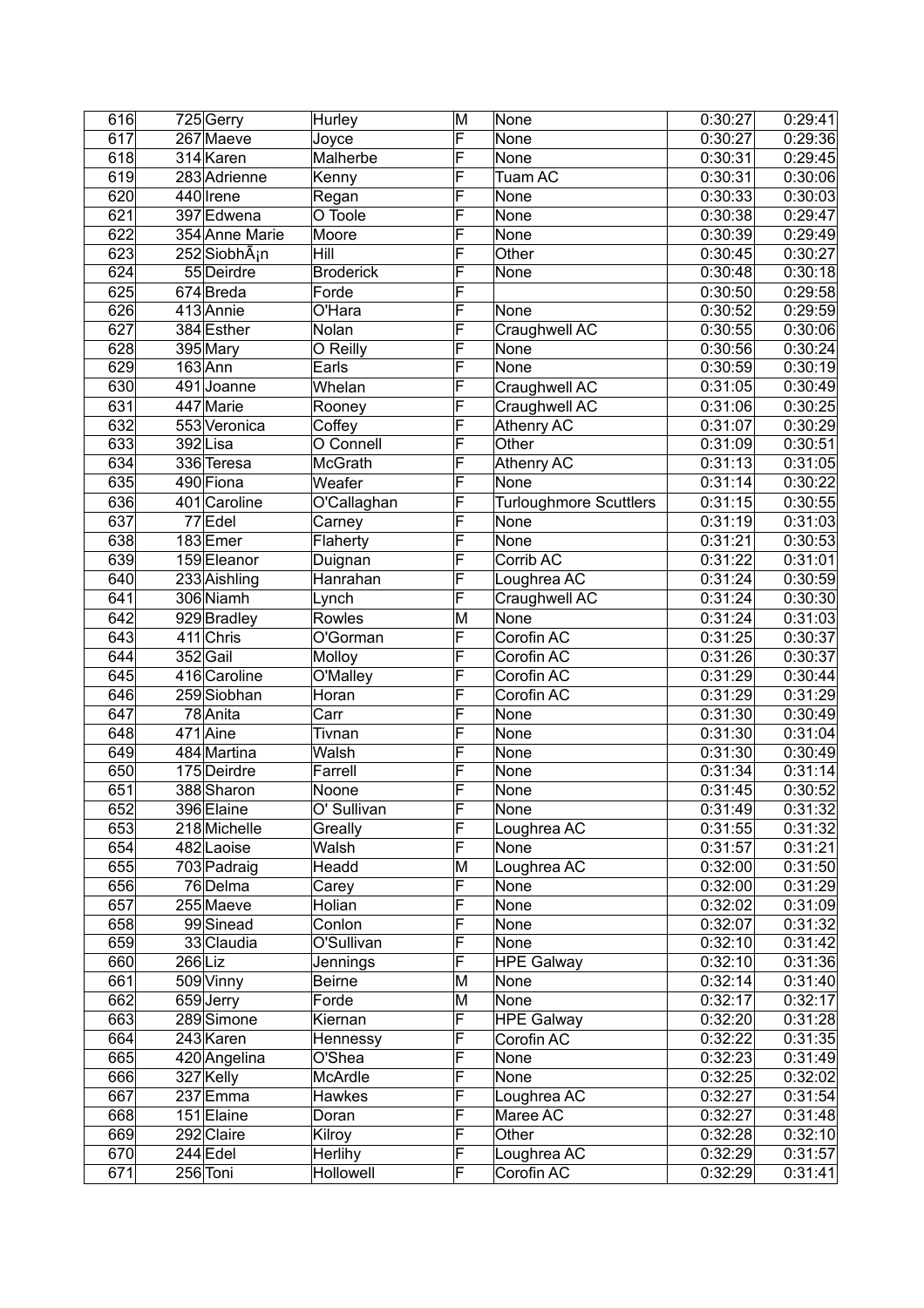| 672              | 133 Aisling            | Deely             | F | Loughrea AC                   | 0:32:32 | 0:32:03 |
|------------------|------------------------|-------------------|---|-------------------------------|---------|---------|
| 673              | 220 Maura              | Greaney           | F | Craughwell AC                 | 0:32:32 | 0:31:42 |
| 674              | 167 Marian             | Faherty           | F | None                          | 0:32:33 | 0:32:15 |
| 675              | 226 Eadaoin            | Guilfoyle         | F | None                          | 0:32:34 | 0:32:26 |
| 676              | 487 Deirdre            | Ward              | F | <b>GCH</b>                    | 0:32:45 | 0:31:54 |
| 677              | 189 Eilis              | Foran             | F | None                          | 0:32:46 | 0:32:30 |
| 678              | 469 Anita              | Talbot            | F | None                          | 0:32:47 | 0:32:19 |
| 679              | 654 Kieran             | Flesk             | M | None                          | 0:32:51 | 0:32:03 |
| 680              | 158 Ann-Marie          | Duggan            | F | None                          | 0:32:52 | 0:32:02 |
| 681              | 681 Michael            | Glynn             | M | <b>Athenry AC</b>             | 0:32:58 | 0:32:12 |
| 682              | 287 Lynne              | Kerr              | F | Castlegar AC                  | 0:33:00 | 0:32:35 |
| 683              | 339Lara                | McLaclan          | F | None                          | 0:33:01 | 0:32:18 |
| 684              | $\overline{247}$ Charo | Hibionada         | F | None                          | 0:33:06 | 0:32:45 |
| 685              | 180 Audrey             | Finnerty          | F | None                          | 0:33:06 | 0:32:17 |
| 686              | 950 Philip             | Smith             | M | None                          | 0:33:06 | 0:32:13 |
| 687              | 268 Mairead            | Keane             | F | <b>Turloughmore Scuttlers</b> | 0:33:16 | 0:32:57 |
| 688              | 335 Michelle           |                   | F | None                          | 0:33:18 | 0:33:06 |
| 689              | 134 Yvonne             | Mcgrath           | F | None                          | 0:33:25 | 0:32:44 |
|                  |                        | Dempsey           | F |                               |         |         |
| 690              | 176 Cora               | Fawl              |   | None                          | 0:33:27 | 0:32:48 |
| 691              | 453 Jackie             | Ryan              | F | <b>GCH</b>                    | 0:33:34 | 0:33:12 |
| 692              | 406 Majella            | O'Dea             | F | None                          | 0:33:43 | 0:32:54 |
| 693              | 35 Marie               | Allen             | F | Loughrea AC                   | 0:33:49 | 0:33:17 |
| 694              | 360 Bernie             | Mulderrig         | F | None                          | 0:33:49 | 0:32:56 |
| 695              | 139 Elaine             | <b>Dobell</b>     | F | None                          | 0:33:49 | 0:33:26 |
| 696              | 759DÂ <sub>i</sub> ire | Killian           | M | None                          | 0:33:49 | 0:33:25 |
| 697              | $232$ Mary             | Hanley            | F | None                          | 0:33:51 | 0:33:10 |
| 698              | 435 Cait               | Quinn             | F | Loughrea AC                   | 0:33:52 | 0:33:20 |
| 699              | $373$ $S$ $A$ -le      | NÃ- Chonghaile    | F | None                          | 0:33:57 | 0:33:07 |
| 700              | 34 Janan               | Alani             | F | None                          | 0:34:02 | 0:33:39 |
| 701              | 65 Yanette             | <b>Bueno Diaz</b> | F | None                          | 0:34:04 | 0:33:43 |
| 702              | 254 Laura              | Hogan             | F | None                          | 0:34:09 | 0:33:17 |
| 703              | 350 Nepta              | Moggan            | F | Corrib AC                     | 0:34:15 | 0:33:53 |
| 704              | 405 Siobhan            | O'Dea             | F | Tuam AC                       | 0:34:15 | 0:33:42 |
| 705              | 182 Angela             | Fitzpatrick       | F | Other                         | 0:34:23 | 0:33:42 |
| 706              | 342 Caroline           | McLoughlin        | F | <b>Athenry AC</b>             | 0:34:24 | 0:34:06 |
| 707              | 594 Andrew             | Davey             | M | None                          | 0:34:31 | 0:33:39 |
| 708              | 236 Olivia             | Havil             | F | None                          | 0:34:33 | 0:34:08 |
| 709              | 109 Ciara              | Corduff           | F | Castlegar AC                  | 0:34:34 | 0:34:16 |
| 710              | 203 Helen              | Garvey            | F | None                          | 0:34:44 | 0:34:00 |
| 711              | 31 Anita               | O'Hare            | F | Athenry AC                    | 0:34:45 | 0:34:05 |
| 712              | 32 Alice               | Duffy             | F | Athenry AC                    | 0:34:45 | 0:34:05 |
| 713              | 426Lisa                | Porter            | F | Craughwell AC                 | 0:34:48 | 0:34:09 |
| 714              | 495 Etain              | Wilson            | F | Athenry AC                    | 0:34:50 | 0:34:17 |
| 715              | 385 Niamh              | Nolan             | F | Craughwell AC                 | 0:35:00 | 0:34:11 |
| 716              | 170 Michelle           | Fahy              | F | Tuam AC                       | 0:35:09 | 0:34:22 |
| 717              | 380 Deirdre            | Ni Mhaolain       | F | Corofin AC                    | 0:35:15 | 0:34:27 |
| 718              | 81 Triona              | Cavanagh          | F | None                          | 0:35:16 | 0:34:54 |
| 719              | 85 Fiona               | Cleare            | F | None                          | 0:35:36 | 0:34:57 |
| 720              | 213 Sinead             | Glynn             | F | Tuam AC                       | 0:36:09 | 0:35:21 |
| $\overline{721}$ | 277 Carmel             | Kelly             | F | None                          | 0:36:10 | 0:35:20 |
| 722              |                        |                   | F |                               |         |         |
|                  | 145 Cathelijne         | Donders Seoighe   | F | None                          | 0:36:13 | 0:35:27 |
| 723              | 212 Catriona           | Glynn             | F | None                          | 0:36:44 | 0:36:01 |
| 724              | 154 Stephanie          | Duane             | F | None                          | 0:36:46 | 0:36:05 |
| 725              | 54 Sonya               | <b>Broderick</b>  |   | Athenry AC                    | 0:36:50 | 0:36:35 |
| 726              | 441 Sinead             | Reilly            | F | Athenry AC                    | 0:36:56 | 0:36:04 |
| 727              | 312 Valerie            | Madden            | F | <b>GCH</b>                    | 0:37:10 | 0:36:25 |